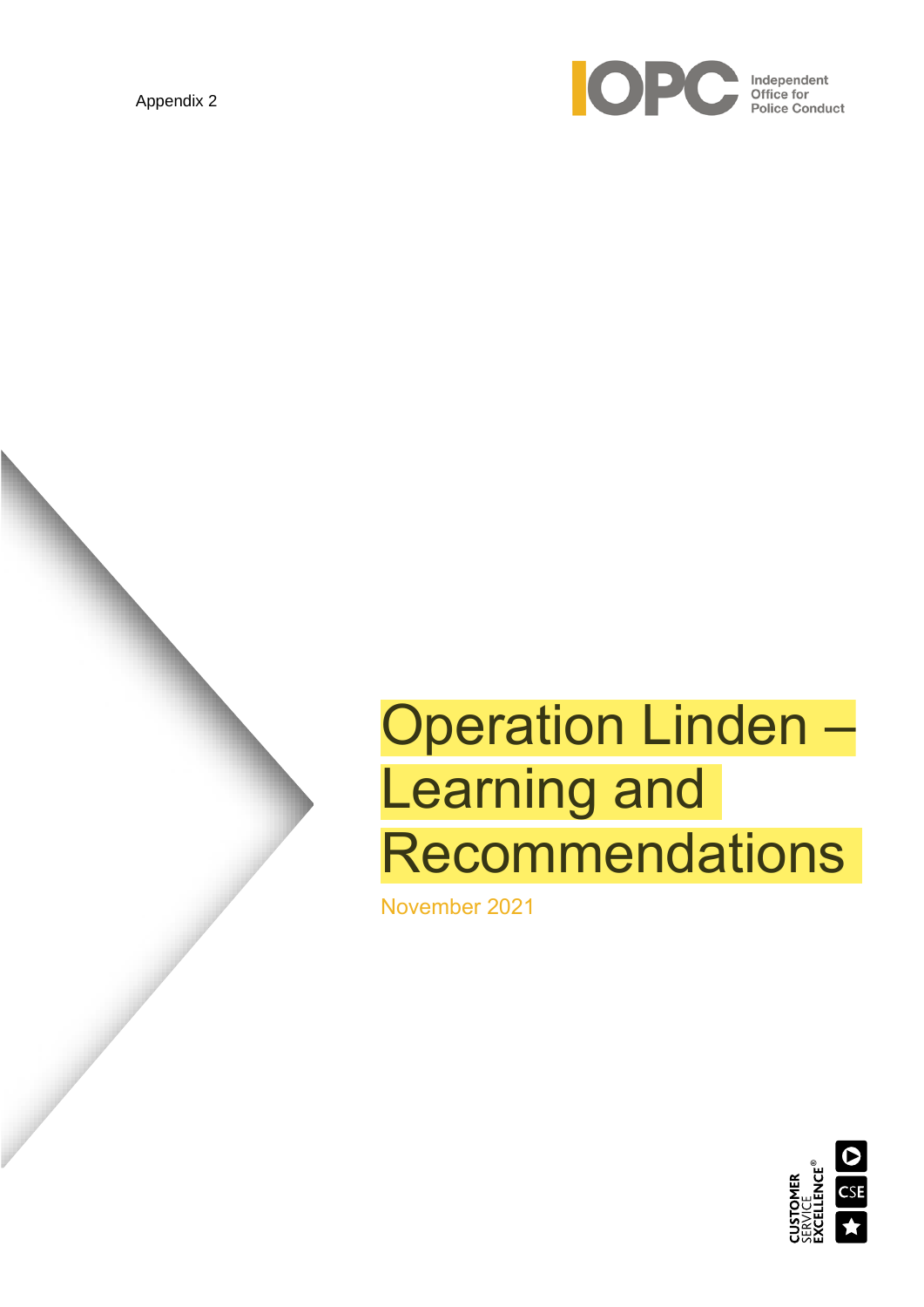# **Contents**

A report relating to complaints of police conduct during their investigations of non recent child sexual abuse and exploitation in Rotherham between 1997 and 2013.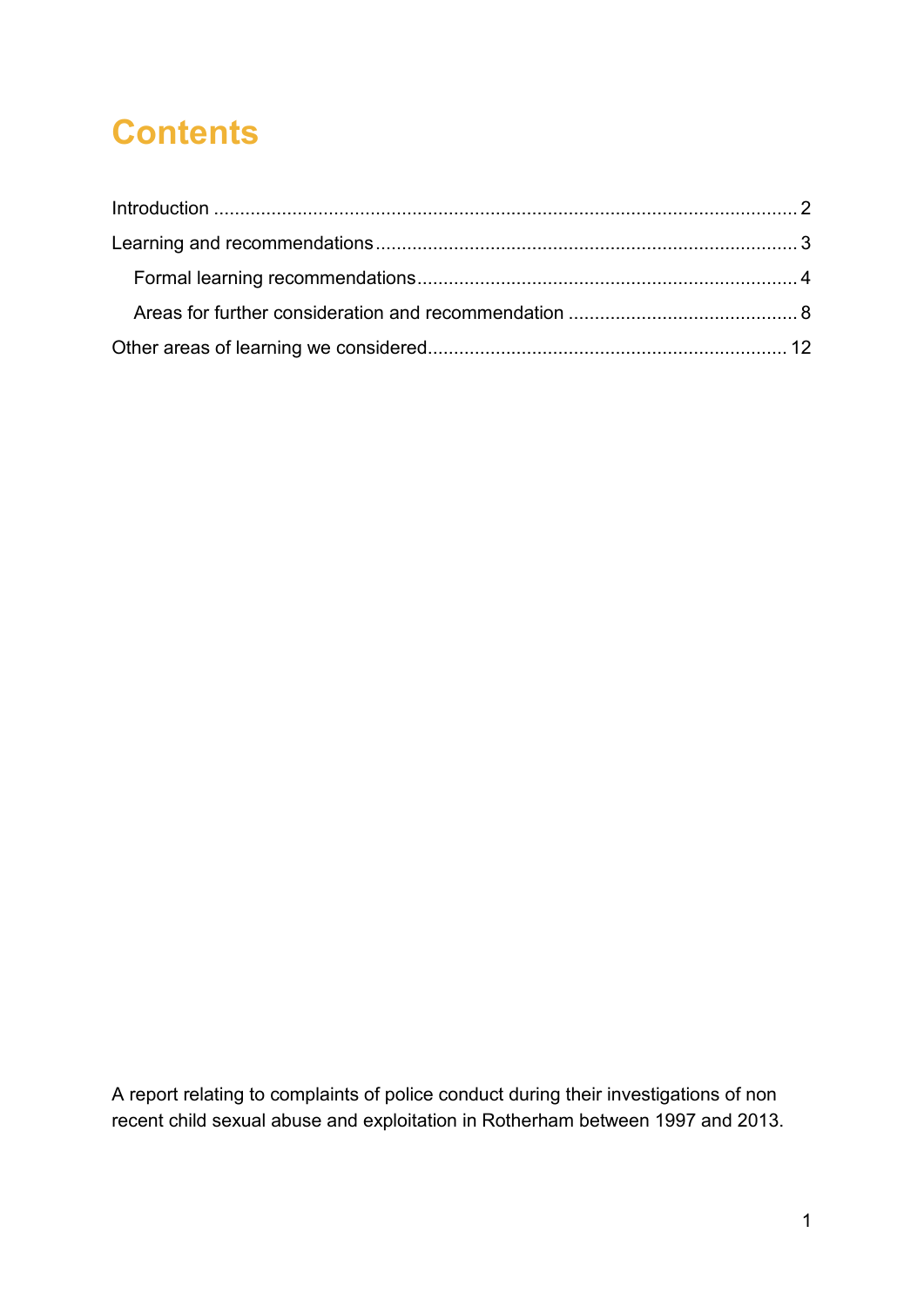### <span id="page-2-0"></span>**Introduction**

Operation Linden was the name given to the IOPC investigation of a significant number of complaints and allegations relating to the police response to non-recent child sexual exploitation in the Rotherham area.

Our work began in 2014 and continued to grow until 2018, when five new complaints were received. Operation Linden resulted in 91 separate independent investigations started between 2014 and 2018, the last of which concluded in 2020.

The operation investigated 265 separate allegations, covering the period from 1997 to 2013. There were 51 complainants, 44 of whom were survivors of abuse. We are grateful to those complainants and survivors whose bravery in coming forward has enabled us to shine a light on the failings of the past.

Operation Linden investigated the conduct of 47 officers: eight were found to have a case to answer for misconduct and six had a case to answer for gross misconduct. Five have faced sanctions from management action up to a final written warning, while one hearing is still outstanding. A full report on the findings of the investigations and the outcomes will be published following the conclusion of the final misconduct hearing in 2022.

Police understanding of this type of offending has evolved significantly in recent years and we must acknowledge the efforts made to improve the way these cases are dealt with. However, there is still work to do and we have issued these recommendations to South Yorkshire Police, national policing bodies and others so that the bravery of those who came forward and supported our investigations can result in lasting change and that mistakes of the past are not repeated.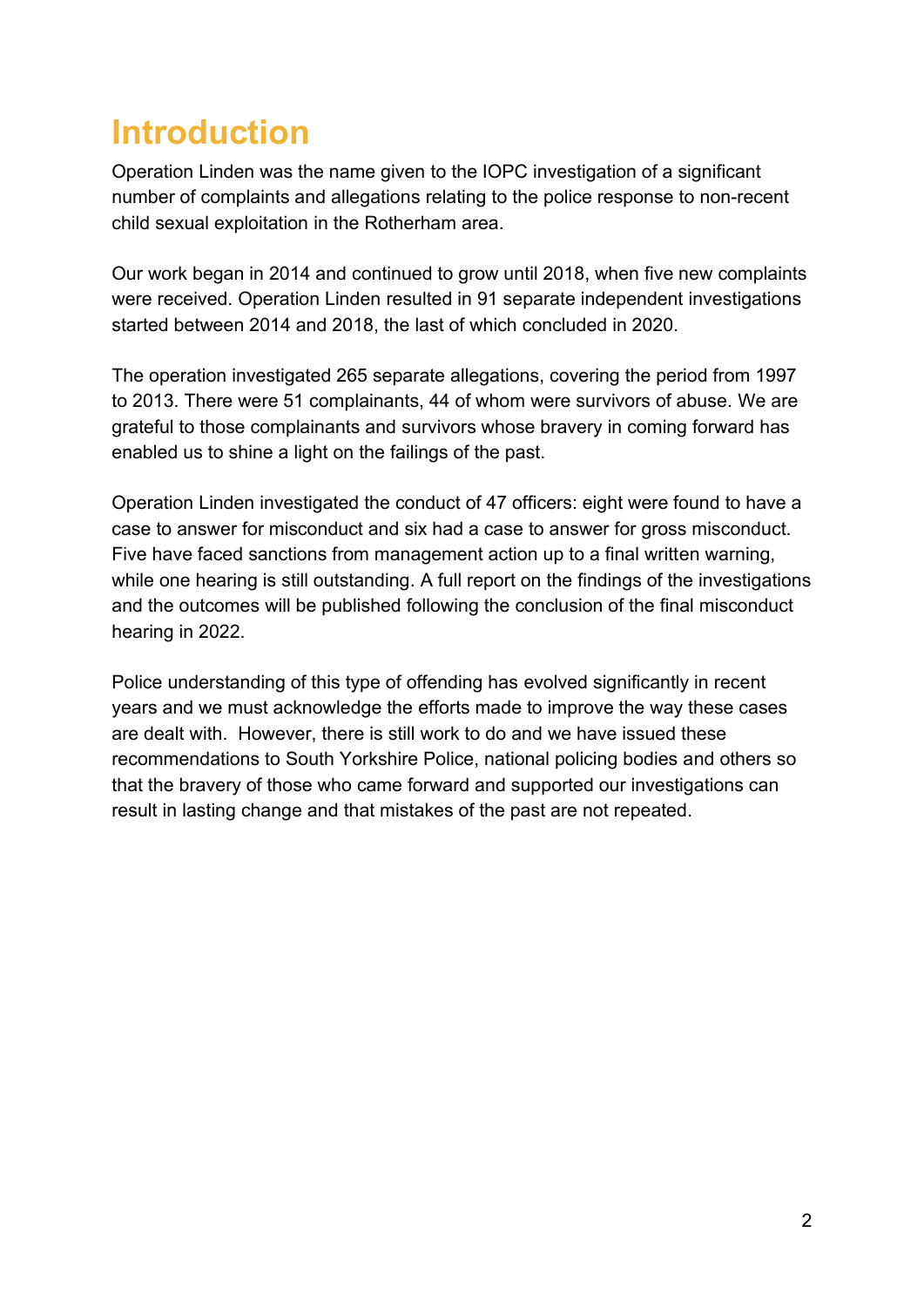### <span id="page-3-0"></span>**Learning and recommendations**

Learning identified during our investigations helps improve policing practice, and prevent similar incidents happening again.

We have two legal powers to make recommendations under the Police Reform Act<sup>1</sup> and have outlined these in this learning report, along with other learning we considered but did not make recommendations on.

Our learning looked across the 91 investigations we have completed so far under the umbrella of Operation Linden to identify any recurring themes or issues. We listened to feedback from survivors, and discussed learning with South Yorkshire Police, interested stakeholders and our own staff who worked on these investigations.

Given the lengthy time period over which the events we investigated occurred, we considered whether the learning we identified was still an issue now or whether policing policy and practice had changed since the events under investigation.

A number of inspections and reviews have taken place specifically in relation to child sexual exploitation in Rotherham, numerous recommendations made to South Yorkshire Police and the broader focus on child sexual exploitation across policing and social care, such as the Independent Inquiry into Child Sexual Abuse.

We also recognise that understanding and awareness of child sexual exploitation has developed and improved over time.

While the learning we identified relates to investigations of child sexual exploitation, it may have wider relevance to other types of crime. In particular, there is a great deal of crossover between child sexual exploitation and child criminal exploitation or 'county lines'. Child criminal exploitation was a subject most frontline officers we

<sup>1</sup> Under paragraph 28A, Schedule 3 of the *Police Reform Act* we can make a recommendation in relation to any matter dealt with in an investigation report, appeal or review. These recommendations can be made to police forces (one or a number) or police and crime commissioners. We can also, in certain circumstances, make recommendations for other organisations that are relevant to the investigation, appeal or review. The force or organisation we make a recommendation to must provide us with their response within 56 days unless there are valid reasons not to. They can also request that we extend the time they have to respond. Both the recommendation and the response must be published.

Section 10 of the *Police Reform Act* allows us to make recommendations more broadly about police practice that appear, from the carrying out of our functions, to be necessary or desirable. This does not carry the same legal requirement for the recipient of the recommendation to respond, or for the recommendation or any response to be published.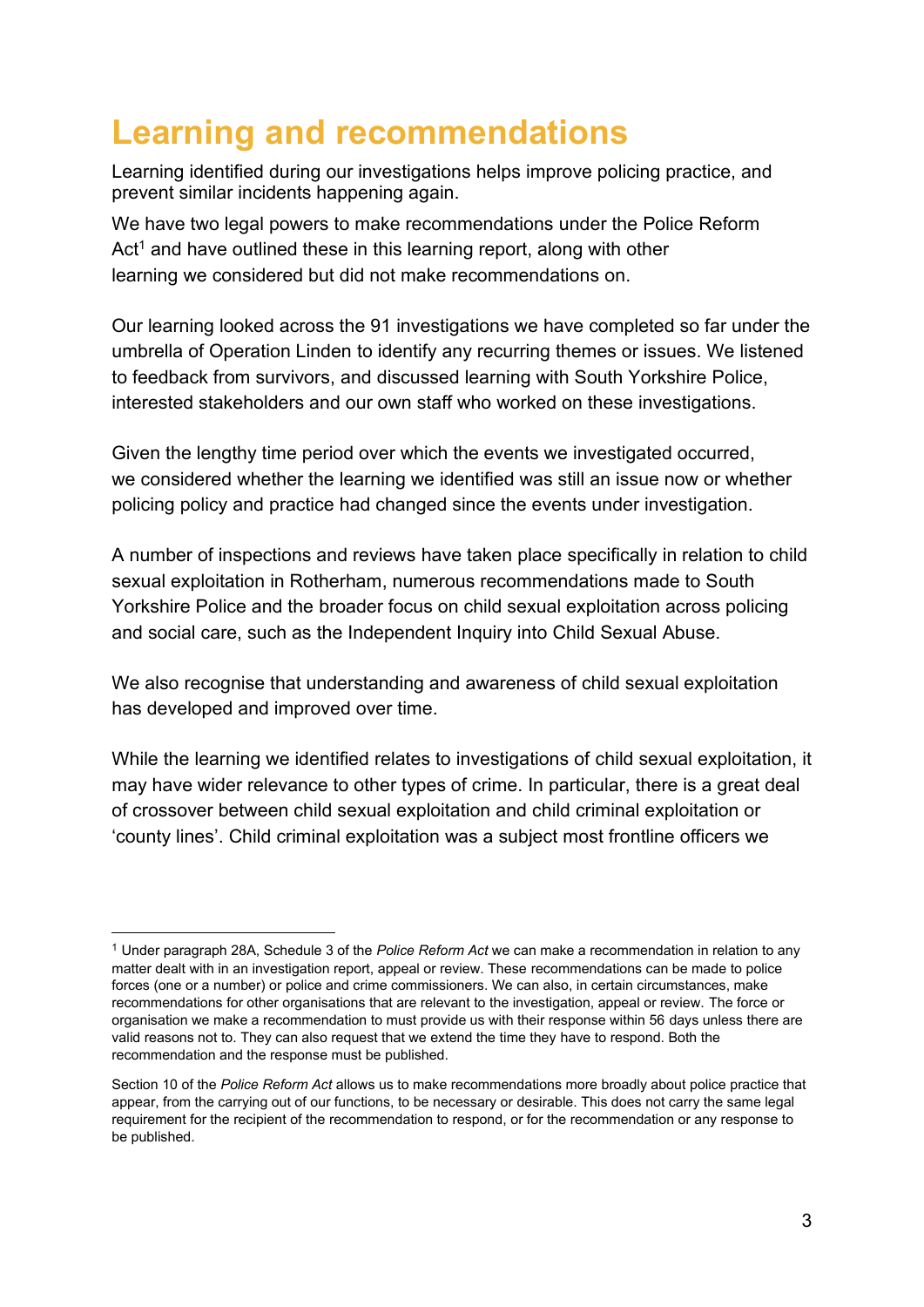spoke to raised as an area of concern and they expressed a clear desire to get things right.

### <span id="page-4-0"></span>**Formal learning recommendations**

The following recommendations are made under paragraph 28A, Schedule 3 of the *Police Reform Act.* The police force or organisation we make a recommendation to must provide their response to us within 56 days.

#### **Ensuring police officers and staff are equipped to deal with child sexual exploitation**

Our investigations found officers and staff without the right skills were often expected to lead on child sexual exploitation investigations, and individuals were given tasks they were not trained to carry out.

There have been many improvements in child sexual exploitation training nationally. South Yorkshire Police advised us they have implemented their own new measures to help ensure officers and staff receive appropriate training to deal with child sexual exploitation. This was acknowledged by HMICFRS in its [2018/19 PEEL](file:///C:/Users/sarah.morley/Downloads/South%20Yorkshire%20-%20PEEL%20Assessment%202018/19%20-%20HMICFRS%20(justiceinspectorates.gov.uk))  [report](file:///C:/Users/sarah.morley/Downloads/South%20Yorkshire%20-%20PEEL%20Assessment%202018/19%20-%20HMICFRS%20(justiceinspectorates.gov.uk)) which said South Yorkshire Police "develops its workforce and leaders well and understands the skills and capabilities that it needs now and for the future. The force has good professional and leadership development programmes in place…".

However, there is more work to be done to build on and maintain the knowledge and skills of South Yorkshire Police officers and staff. Police officers we spoke to said they would welcome more refresher training that also includes more recent, and challenging exploitation cases, to help them consider new issues that they will need to be prepared for.

*Recommendation 1 – The IOPC recommends South Yorkshire Police ensures knowledge and skills of those involved in child sexual exploitation work are kept up to date as part of their continuous improvement cycle. This should include:*

- *regular training to take into account staff turnover*
- *continuing professional development needs*
- *any emerging issues and new developments in best practice*

Listening to and understanding survivor experiences can be a powerful way to raise awareness of child sexual exploitation-related issues in training sessions and develop empathy. We are aware that South Yorkshire Police considered an offer from a survivor to participate in its training sessions but did not take this up because it was concerned it would distress the survivor.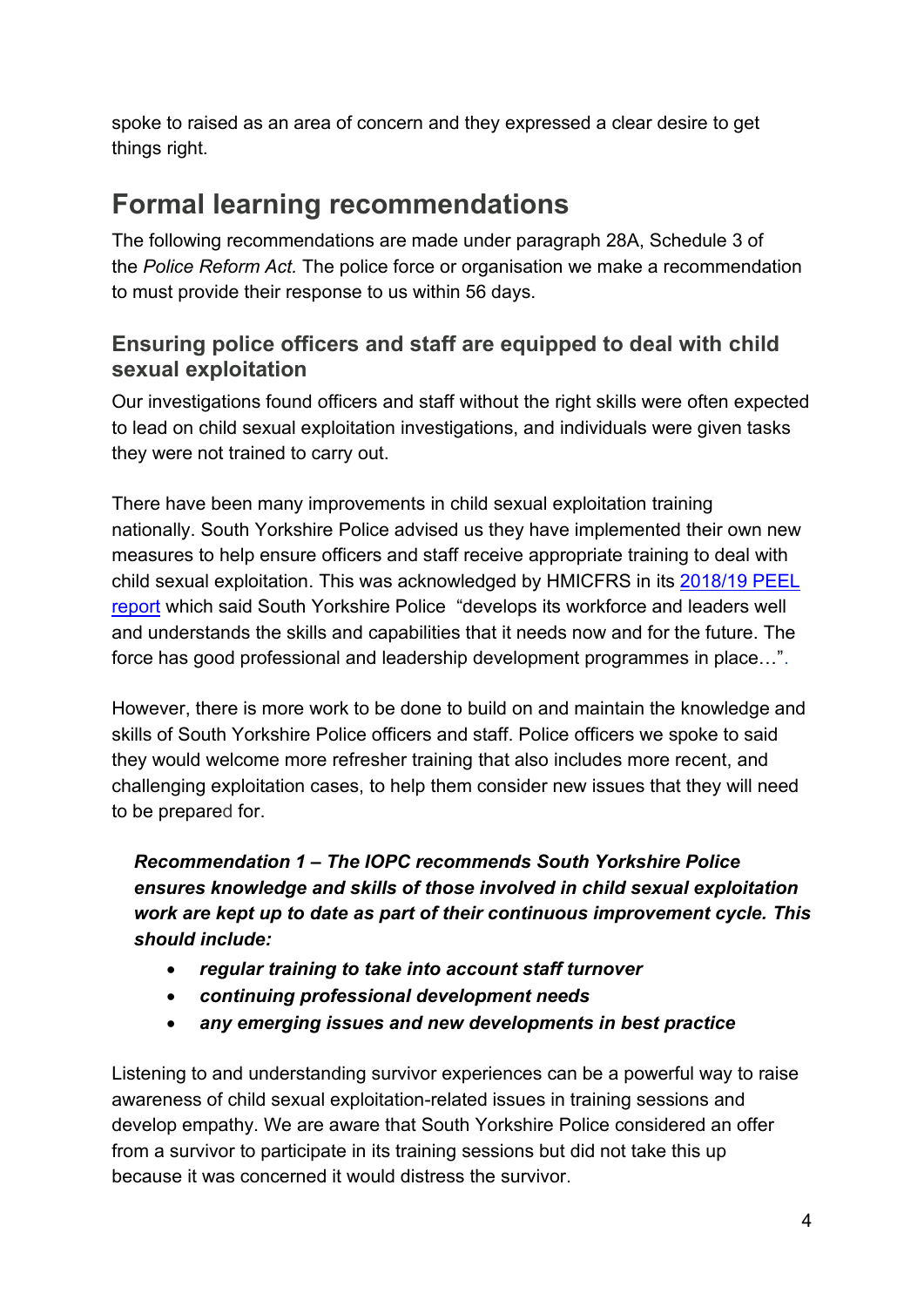While reliving their experience during a number of training sessions could be traumatising, there are other approaches which could incorporate the voices of survivors without causing trauma, allowing survivor experiences to be heard and showing officers the impact of police handling of an investigation. For example, South Yorkshire Police has used contributions from a survivor's parents and have shown a video describing one victim's experience.

#### *Recommendation 2 – The IOPC recommends the College of Policing looks for further opportunities to incorporate the 'voice of survivors' in national training about child sexual exploitation and provide guidance on how the 'voice of survivors' can be incorporated into local training by forces.*

While the issues we examined happened between 1992 and 2013, and there has been a great deal of work in this area by the police service since, we are concerned that some issues still exist today, and there are still lessons to be learnt from this across policing.

Real examples, or case studies based on actual examples, can help bring some of these issues to life and help officers and staff consider what they would have done in that situation.

#### *Recommendation 3 – The IOPC recommends the College of Policing looks for opportunities to use any elements of Operation Linden in future training (for example case studies).*

#### **Crime recording**

We found many instances where crimes were not recorded when they should have been, including reports of sexual assault or sexual activity with a child. South Yorkshire Police has provided us with detailed information on action to improve crime recording practice. In its [2018 crime data integrity inspection in South](https://www.justiceinspectorates.gov.uk/hmicfrs/publications/south-yorkshire-police-crime-data-integrity-inspection-2018/)  [Yorkshire Police](https://www.justiceinspectorates.gov.uk/hmicfrs/publications/south-yorkshire-police-crime-data-integrity-inspection-2018/) HMICFRS found that South Yorkshire Police had improved crimerecording processes since the previous report in 2014 and that there was 'a commitment to crime recording that is victim-focused'. A significant improvement in the recording of sexual offence crimes since 2014 was noted and some good practice in scrutiny and auditing by the force crime bureau and force crime registrar was highlighted. The report also said that vulnerable victims were supported through the force's safeguarding arrangements, even in those cases that had not been recorded.

However, the 2014 inspection highlighted a cause for concern about crimes involving vulnerable adults and children reported directly to South Yorkshire Police's public protection department (mostly through professional third-party reports) were not all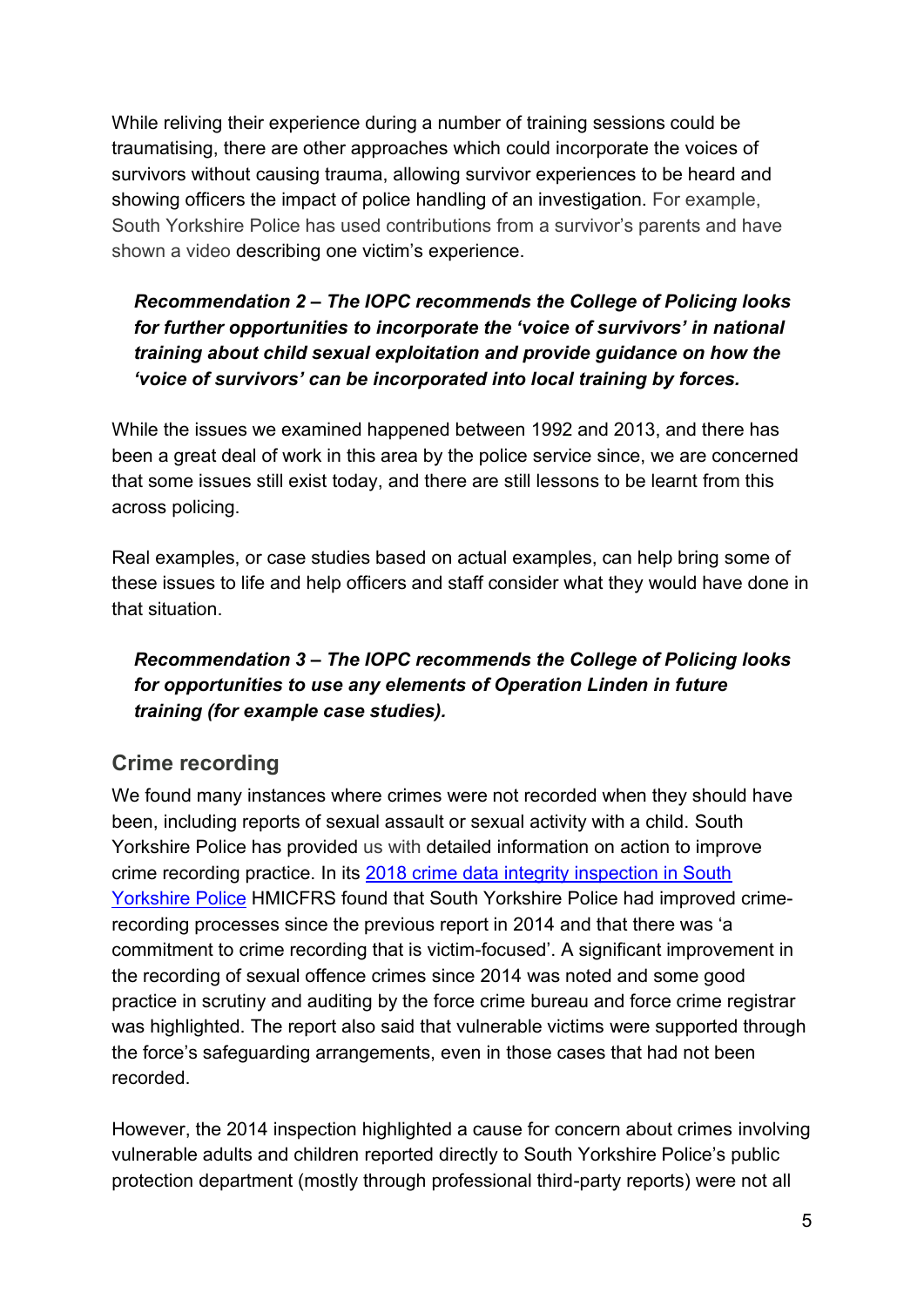being recorded. We are concerned that HMICFRS' re-inspection of crime data [integrity in South Yorkshire Police](https://www.justiceinspectorates.gov.uk/hmicfrs/publications/south-yorkshire-police-crime-data-integrity-inspection-revisit/) (2020) found there had been no discernible improvement to this. In particular, inspectors found significant under-recording of crimes committed against vulnerable children.

*Recommendation 4 – The IOPC recommends South Yorkshire Police takes steps to ensure that crime recording practice in its public protection departments is compliant with the Home Office Counting Rules for Recorded Crime.*

#### **Working with victims and survivors**

Our investigations highlighted many issues with how police officers and staff dealt with child sexual exploitation victims and survivors. South Yorkshire Police has told us about the changes made to improve practice in this area.

The Victims' Code is an important tool to help criminal justice agencies, including the police, ensure they are providing an appropriate level of service. We note that the Victims' Commissioner's national review in 2018/19 found that monitoring of compliance with the Victims' Code had been almost non-existent across all forces.

*Recommendation 5 – The IOPC recommends that South Yorkshire Police ensure it has a way of effectively monitoring compliance with the Victims' Code. This should include the quality of interactions between itself and others and not just a 'tick box exercise' of the various entitlements being made available.*

South Yorkshire Police told us that IT system changes mean that once a crime is recorded using Connect (the police records management system) the investigating officer is now prompted to keep victims updated regularly, and at least once every 28 days. However, when we spoke to the local independent sexual violence advisor (ISVA) service manager10, they told us that the updates do not always happen in practice. They said ISVAs regularly receive calls from victims complaining that they have not been updated.

#### *Recommendation 6 – The IOPC recommends South Yorkshire Police take steps to ensure that victims are regularly updated, and at least once every 28 days, in line with expectations.*

South Yorkshire Police provided us with information recognising the importance of working with specialists such as ISVAs and child independent sexual violence advisors to support child sexual exploitation survivors, help police maintain contact with survivors, and help officers gather evidence.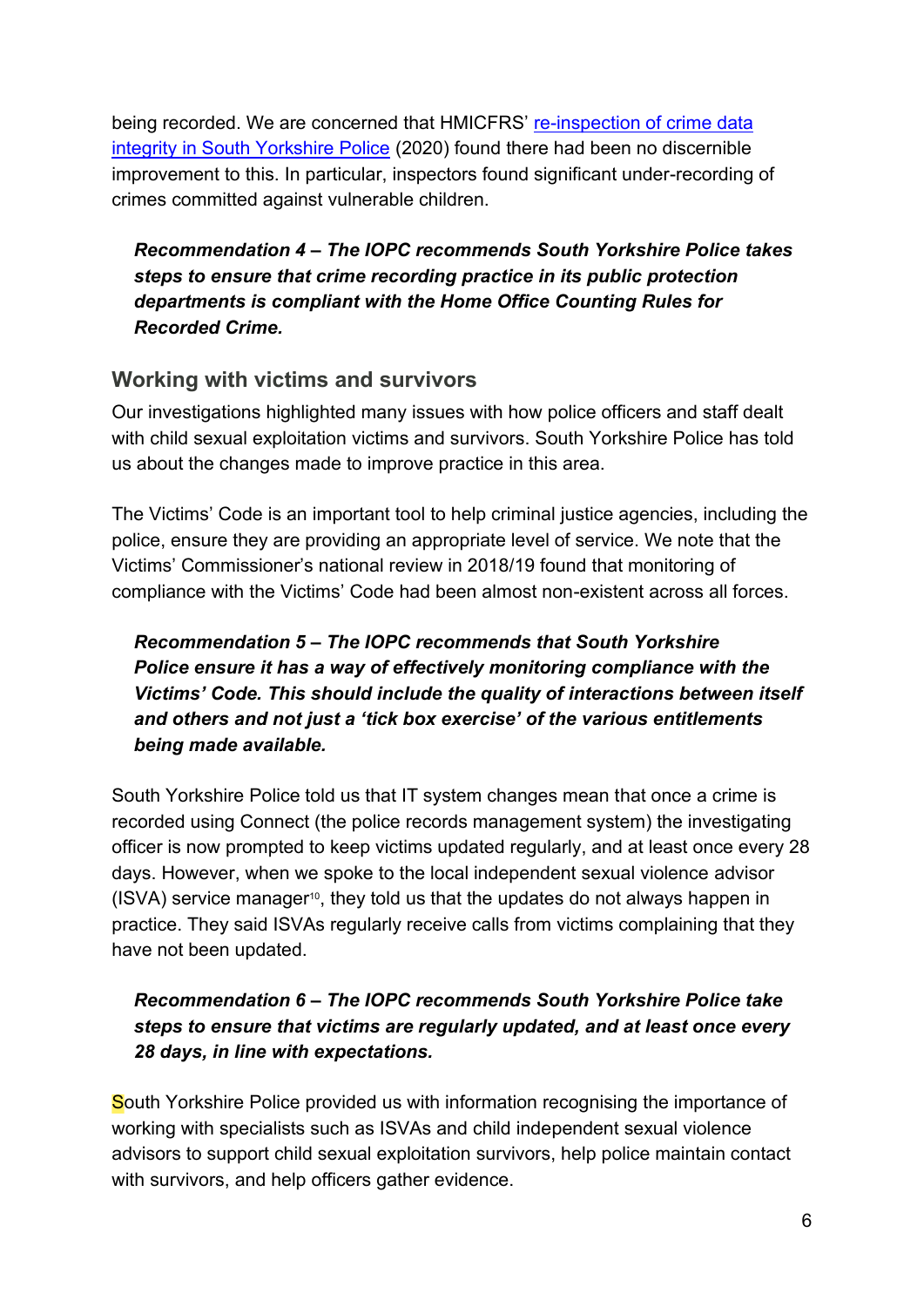They described the process they follow to make a referral to these services, explaining the need to obtain a victim or survivor's consent or that of a parent/guardian.

However, the local ISVA service manager told us that when an investigating officer does not fully understand or explain the ISVA role, this can directly impact whether or not someone provides consent for their contact details to be passed on. This has the effect of delaying any contact with and support from the ISVA service.

Additionally, ISVAs are not always used as effectively as they could be. Sometimes they are used just to pass on updates instead of there being any direct contact between the officer and the survivor. Sometimes they are not used at all.

*Recommendation 7 – The IOPC recommends South Yorkshire Police continues to work with the local ISVA service to improve its working arrangements. This should include:*

- *a named point of contact at South Yorkshire Police for use by the ISVA service*
- *ensuring that South Yorkshire Police representatives who have contact with victims and survivors fully understand the ISVA service's role and can explain this to others when needed*
- *agreement on how updates are provided to victims and survivors*
- *how the ISVA service could be involved in South Yorkshire Police training to help raise awareness about its role and responsibilities and how they can work together*

#### **Working with the local community**

When investigating the handling of child sexual exploitation in South Yorkshire, we found there were missed opportunities to approach community leaders for their views on how to develop community cohesion and/or identify any actions South Yorkshire Police could consider to help tackle child sexual exploitation.

South Yorkshire Police told us it has started a mapping exercise across its four districts to ensure it has contacts in all identified communities to respond more promptly in the future to their needs, understand the potential impact of any national or international incidents on them, and to offer reassurance and support when necessary.

*Recommendation 8 – The IOPC recommends that during its mapping exercise South Yorkshire Police continues to engage with communities to strengthen and build trust and confidence in the*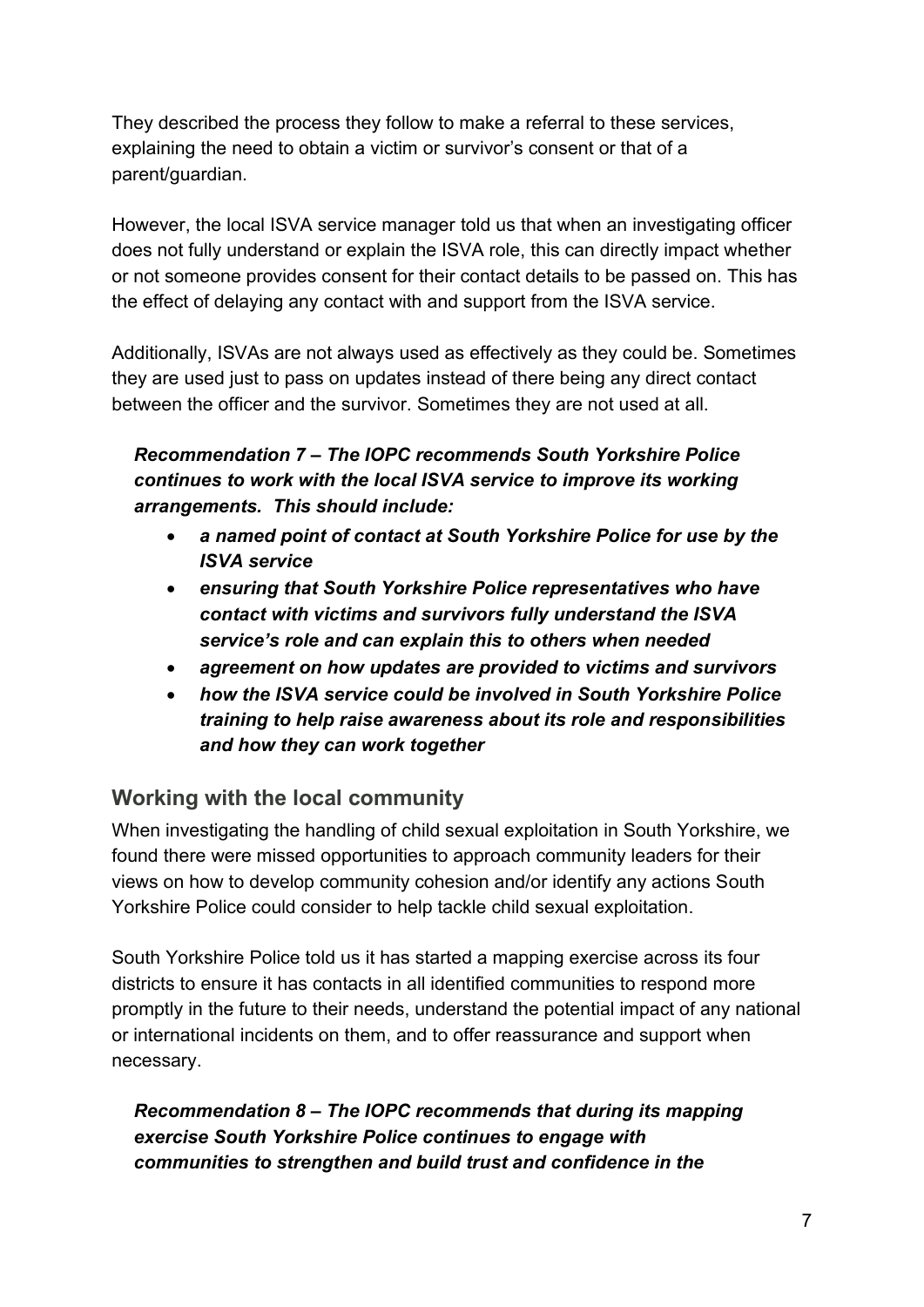*police service to encourage a willingness to provide information/intelligence to help tackle local issues***.**

### <span id="page-8-0"></span>**Areas for further consideration and recommendation**

In addition to the recommendations detailed above, we identified further areas we invite forces and policing stakeholders to reflect on and consider whether further action needs to be taken. Recommendations in this section are made under Section 10 of the *Police Reform Act.<sup>11</sup>*

In light of the public concern about Operation Linden, we would strongly encourage named organisations to provide a written response to the additional recommendations we have made under section 10.

#### **Long-term impact on survivors of exploitation**

Many survivors we spoke to during our work on Operation Linden now have criminal records as a result of their actions when they were being exploited. The Crown Prosecution Service recognises in its *[Guidelines on Prosecuting Cases of Child](https://www.cps.gov.uk/legal-guidance/child-sexual-abuse-guidelines-prosecuting-cases-child-sexual-abuse)  [Sexual Abuse](https://www.cps.gov.uk/legal-guidance/child-sexual-abuse-guidelines-prosecuting-cases-child-sexual-abuse)* that:

"*victims may sometimes commit what is called 'survival crime', i.e. committing crime to find safety or committing crime to ensure justice. An example of this is damaging property belonging to the offender or an associate. Offending might also be a reaction to the abuse which a child or young person is suffering, i.e. externally expressing their internal trauma. The victim may also have committed an offence whilst under the influence of the abuser and this may be used by the abuser as a means of controlling the victim and deterring them from making a complaint about the abuse they are experiencing*."

As a result, survivors' lives have been adversely impacted and this has affected issues like employment.

The criminalisation of exploited children also crosses over into child criminal exploitation. If a child is viewed as a 'criminal' this may affect the way they are dealt with by the police and the likelihood of appropriate safeguarding action being taken.

Looking beyond criminal actions to the underlying reasons behind them is a key part of police officers using their professional curiosity. However, we also recognise that there is a difficult balance to strike in that if the police took no action against children and young people this could make them more vulnerable to exploitation.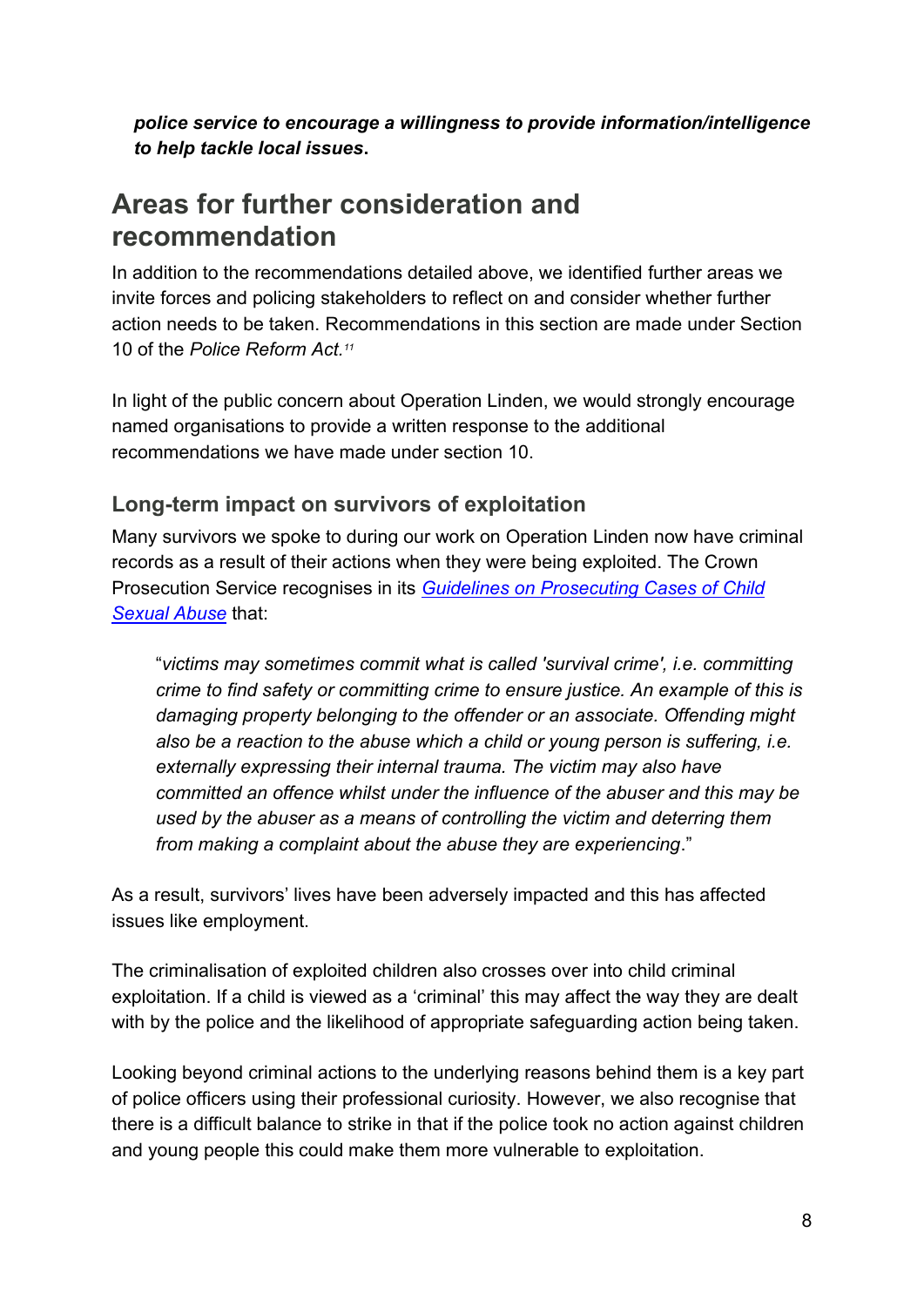Section 45 of the Modern Slavery Act 2015 created a non-prosecution principle for victims of trafficking or modern slavery, however this does not apply clearly to child sexual exploitation. The [national protocol on reducing unnecessary criminalisation of](https://assets.publishing.service.gov.uk/government/uploads/system/uploads/attachment_data/file/765082/The_national_protocol_on_reducing_unnecessary_criminalisation_of_looked-after_children_and_care_.pdf)  [looked-after children and care leavers](https://assets.publishing.service.gov.uk/government/uploads/system/uploads/attachment_data/file/765082/The_national_protocol_on_reducing_unnecessary_criminalisation_of_looked-after_children_and_care_.pdf) published jointly by the Department for Education, Home Office and Ministry of Justice in 2018 states: "*Every effort should be made to avoid unnecessary criminalisation of looked-after children and care leavers, including through prevention activity. This is in recognition of the fact that looked-after children's experiences can contribute to behaviours that make them particularly vulnerable to involvement in the youth justice system, potentially affecting their future life prospects*."

It recognises that looked-after children and care leavers can be particularly vulnerable to exploitation and states that "*any decision to charge and prosecute a young person should take into account whether their actions are due to such exploitation or human trafficking or modern slavery.*"

The same considerations in terms of both prevention and decisions about charging and prosecution could be applied more widely to other children and young people who are at risk of, or victims of, exploitation in addition to those who are looked-after or care leavers.

*Recommendation 9 – The IOPC recommends that the Law Commission reviews the legislative framework around offences committed while a child or young person is being groomed or exploited to identify whether any changes to legislation would be appropriate to reduce the impact on their future life prospects. This should include both the availability of substantive defences and the potential to filter convictions which occurred in such circumstances during criminal records disclosure.*

#### **Sharing information across force borders**

In some of our investigations, girls were found in cars with older men. South Yorkshire Police has provided information about the steps they have taken to equip officers to understand the potential risks to children and young people in this situation and what questions should be asked of the occupants when this happens. We spoke to some roads policing officers who confirmed this is the case.

However, the roads policing officers also said they sometimes encounter incidents of this type where someone had crossed the border from another police force area. They described the threshold for sharing information in this situation as 'quite high' and told us that individual police force systems are generally not visible to officers in another area.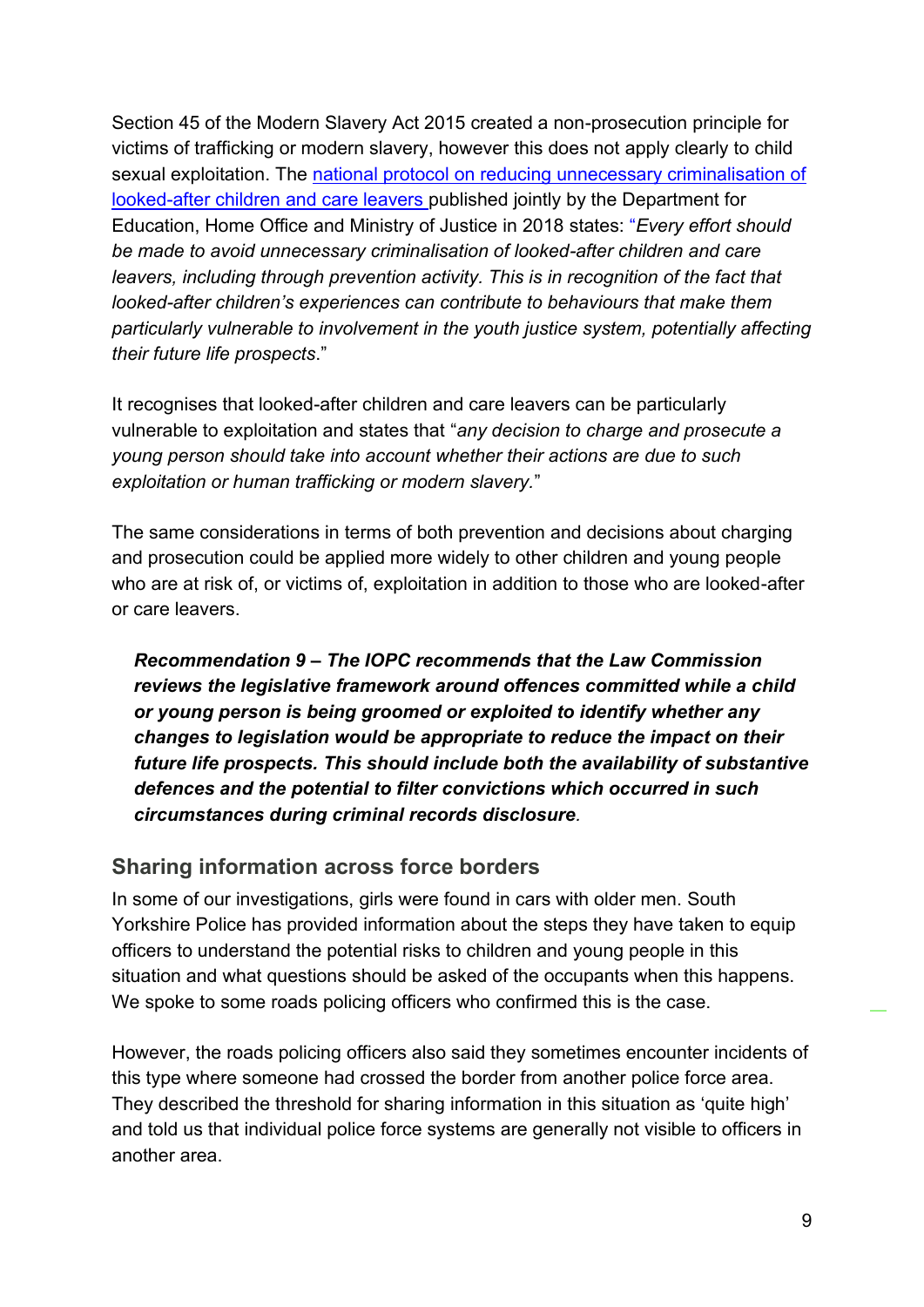Once someone crosses a force border, they are only able to see any information that is on the Police National Computer (PNC). To access any additional information they would need to email a request to the other force and wait for a response, which could take a while and expose vulnerable children and young people to further risk. This is a significant issue as it has the potential to delay any opportunities to protect and safeguard a child who has been taken across a force border.

*Recommendation 10 – The IOPC recommends that the Chair and CEO of the Police Digital Service consider whether existing ICT solutions could be used differently or any changes to ICT (and any other supporting systems and protocols) are required to enable frontline officers to have more immediate access to relevant information from other forces to enable them to more effectively protect and safeguard vulnerable people. This should include working with the NPCC to encourage good practice across forces.*

#### **Ensuring learning is actioned and embedded**

South Yorkshire Police has told us about many changes it has made since the matters we investigated took place. We have not assessed whether these changes have led to improvements in practice but remain worried that despite multiple reports and recommendations, there are still areas of concern.

South Yorkshire Police was the subject of an HMICFRS national child protection inspection in May 2014<sup>12</sup> and a post-investigation review in April 2015. The postinspection review recommended that South Yorkshire Police continue to work to put into effect the recommendations made in 2014 to ensure that they were fully implemented. No joint targeted areas inspections have been carried out in the South Yorkshire Police area to date.

Additionally, the ISVA service manager told us that although they had seen some improvement in 2015-16, there had been some deterioration since then.

We have shared these recommendations and in due course will share our full report with HMICFRS to inform any future inspection work in relation to South Yorkshire Police.

It is important for public confidence that local communities and stakeholders understand the progress that South Yorkshire Police has made and continues to make in this area since the cases we have investigated. Through its community and stakeholder engagement, South Yorkshire Police can not only provide this reassurance on an ongoing basis but also understand the experiences of those who have had contact with the police and use this to feed into continuous improvement in this area.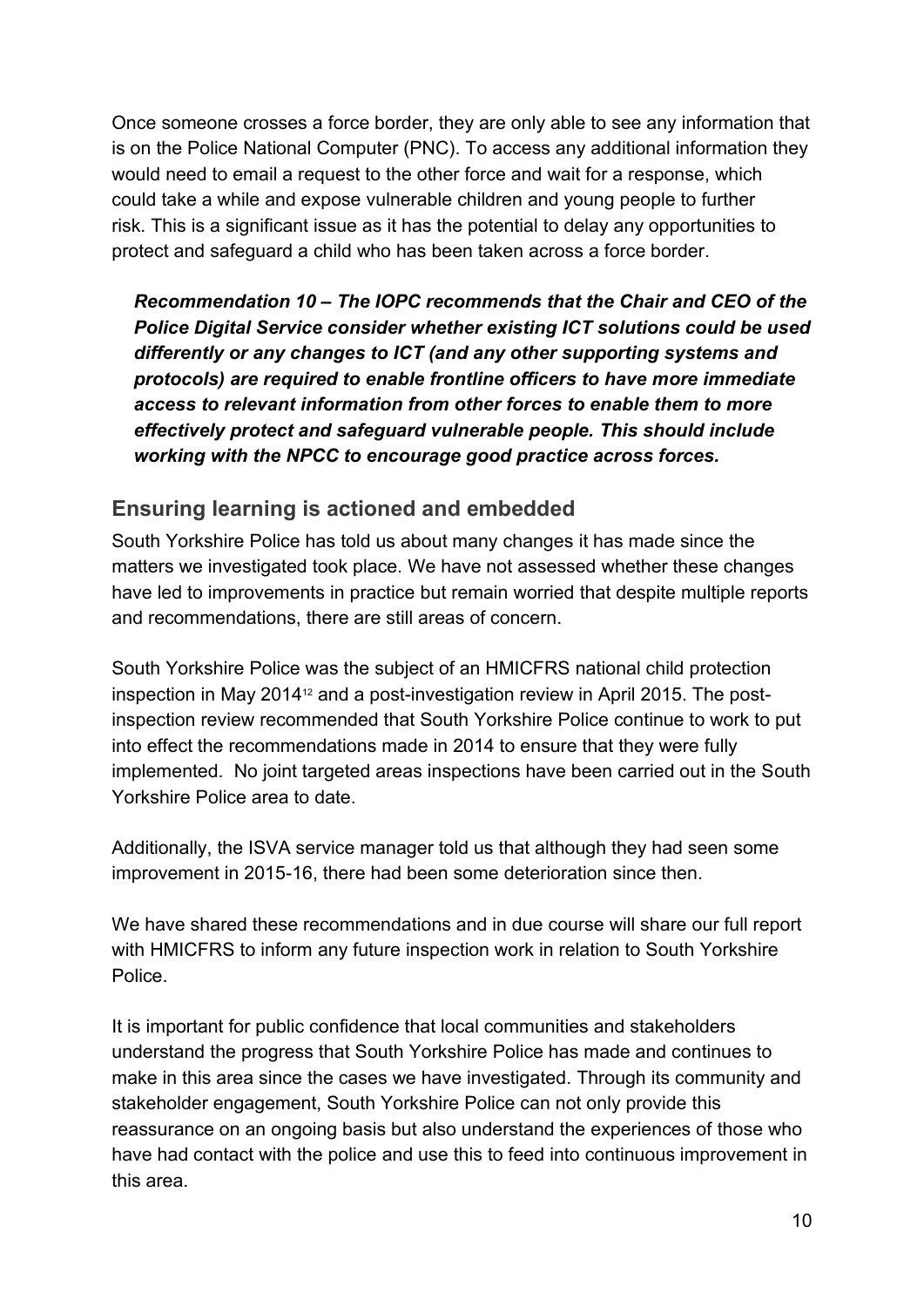*Recommendation 11 - The IOPC recommends South Yorkshire Police considers how it can assess and demonstrate the impact of action taken to address issues in handling child sexual exploitation. This should include how it understands whether actions have achieved the intended effect and considering how they inform the community of progress made to help improve public awareness and confidence.*

One of the key findings in Operation Linden was that the issues around child sexual exploitation were not recognised quickly enough and officers were not equipped sufficiently with the skills or experience they needed to deal with the problems they were faced with. Training and development activity can play a key role in preventing this happening in future, particularly with new or less common crime types.

We acknowledge that the policing landscape means that police forces, either individually or collectively, receive requests from multiple sources to provide extra training on different priority areas of policing and demand will often outstrip capacity. A more strategic and collaborative approach to identifying and responding to priorities across England and Wales could support police forces, provide more consistency and streamline the work required to develop and deliver resources and training.

**Recommendation 12 -** *The IOPC recommends that the College of Policing and NPCC work together to explore the creation of a forum to identify the major issues for policing, agree priorities for learning and development at a national level and provide leadership, advice and support to police forces. It is anticipated that such a forum would involve as a minimum the College of Policing, NPCC, IOPC and HMICFRS. Such an approach would also need to take into account the need for individual chief officers to make their own decisions about priorities taking into account local context and issues.*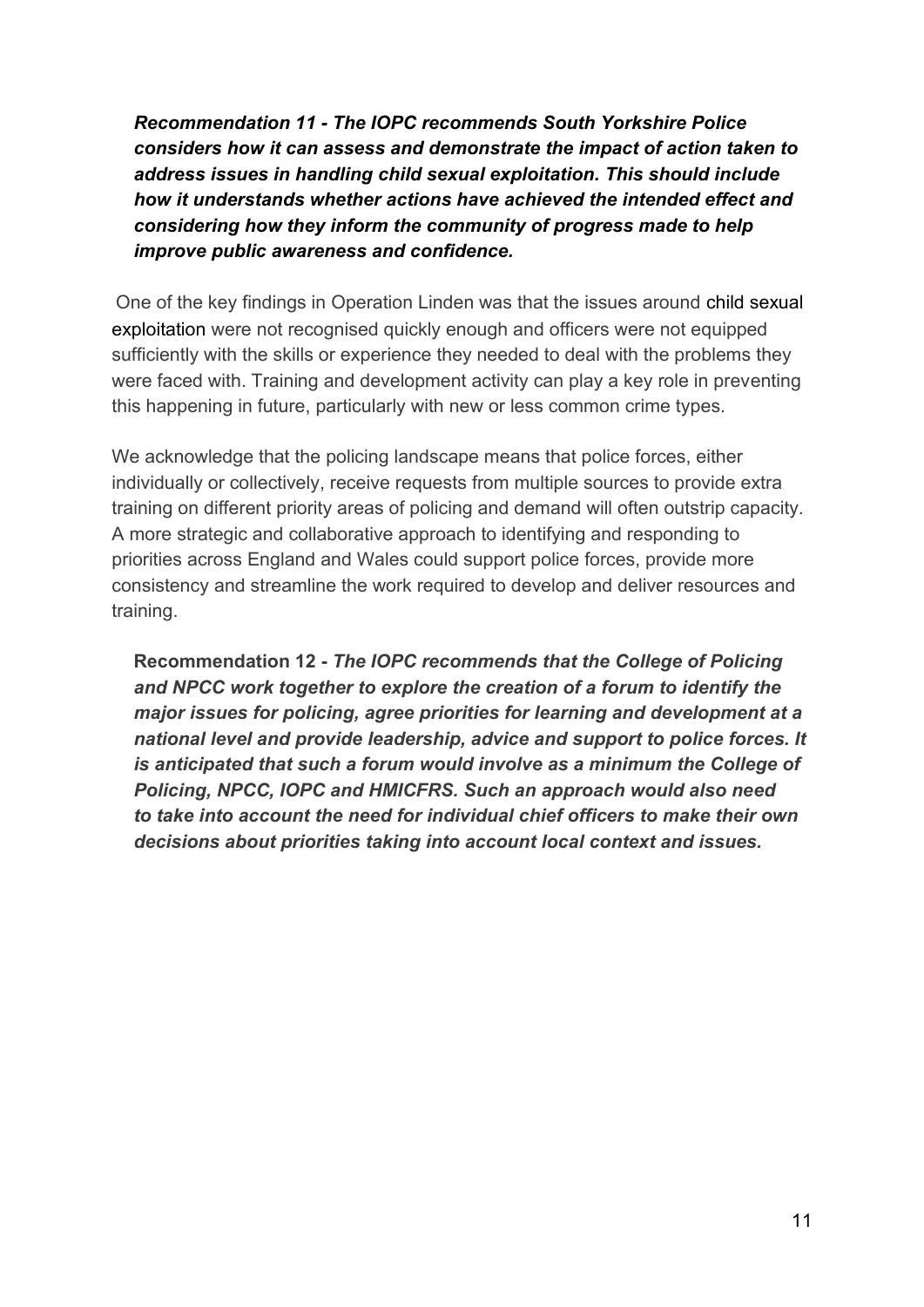## <span id="page-12-0"></span>**Other areas of learning we considered**

We are not an inspectorate and South Yorkshire Police's current practice did not form part of our investigations under Operation Linden. However, it was important for us to identify policing practice had changed sufficiently in areas of concern. We sought assurance from South Yorkshire Police, stakeholders and information available from inspections carried out by other bodies and concluded there was little benefit in making additional recommendations.

For transparency, the additional areas we considered are detailed below.

#### **Leadership**

An absence of strategic leadership was an issue which was raised across multiple Operation Linden cases. We considered whether to make a recommendation about leadership and specific points of focus for child sexual exploitation at a senior level.

In 2019, HMICFRS published a thematic report on national child protection inspections it had carried out.<sup>39</sup>

A section about the roles of leaders and leadership states that "in every force we have visited we find senior leaders, PCCs, frontline officers and staff who are committed to keeping vulnerable children safe".

It also says that "Without exception, PCC police and crime plans, and force priorities reflect an unambiguous commitment to the protection of children and other vulnerable people".

While the report recognises some issues still exist including capacity, the ability to develop more preventative approaches and a lack of consistency, it also notes that police leaders are more aware of the need to ensure governance and processes support better outcomes for children, forces know more about the wider context surrounding child abuse and understand the need for plans to tackle all the different features of the abuse and exploitation of children.

Each police force in England and Wales has a member of the Senior Command Team who has responsibility for child protection, often as part of a wider portfolio of protecting vulnerable people or safeguarding. South Yorkshire Police has an Assistant Chief Constable who as part of their responsibilities for Specialist Crime Services, is responsible for Public Protection and Safeguarding. It also has a strategic lead for child abuse at detective chief inspector level.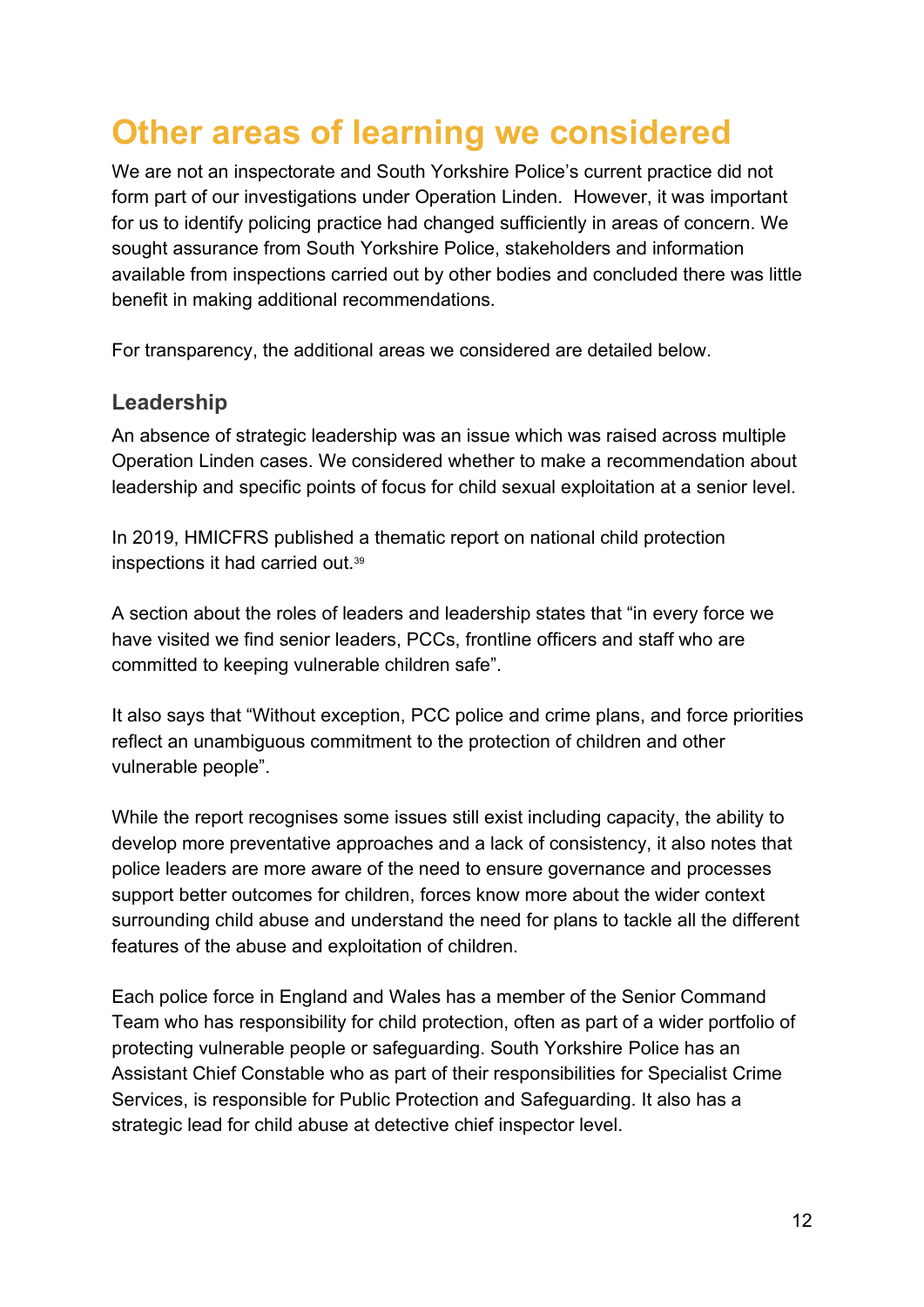#### **Professional curiosity**

In many of the cases we investigated we found a lack of professional curiosity on the part of officers. Rather than looking at the broader picture and identifying potential safeguarding concerns, officers often focused only on looking at specific crimes. We considered how the approach to professional curiosity had changed in South Yorkshire Police and more widely.

At a national level, the College of Policing developed and began delivering a one-day vulnerability training package in 2018. The package encourages frontline officers and staff to look beyond the obvious and feel empowered to use their professional curiosity when dealing with those who are vulnerable. The training focuses on early intervention by equipping frontline officers and staff to identify signs of vulnerability and take effective action at the earliest possible opportunity.

This training package, among others, is used by South Yorkshire Police to train relevant staff. At the time we spoke to South Yorkshire Police training had been delivered to all Protecting Vulnerable People Officers (160), Uniform Response and Neighbourhoods Officers (1138), PCSOs (143), Investigations Officers (87), Enquiry desk staff, Operational Support Services, Atlas Court Communications staff, Special Constables (70), Custody Staff (106) partners from NHS (149) and the Fire Service (340).

#### **Use of protective orders**

We had concerns about South Yorkshire Police's use of Risk of Sexual Harm Orders and Abduction notices. We found that South Yorkshire Police had the option of using these orders during the period we have investigated but found little evidence that it was. Officers in Sheffield appeared to be using them but officers in Rotherham were not. We asked South Yorkshire Police if these orders were used now, by whom, if there were any guidance documents and policies regarding their use, how the Public Protection Unit (PPU) staff use them and whether districts are now working together and communicating regarding the use of orders.

In 2015, Civil Risk of Sexual Harm Orders were replaced by two new civil orders – Sexual Risk Orders (SRO) and Sexual Harm Prevention Orders (SHPO). A Sexual Risk Order is used to impose restrictions on a person's behaviour where the police consider that they pose a risk of sexual harm to the public. This does not require there to have been a criminal conviction. Sexual Harm Prevention Orders are generally used following a conviction for a sexual or violent or other dangerous offence listed in Schedule 3 or Schedule 5 of the Sexual Offences Act 2003.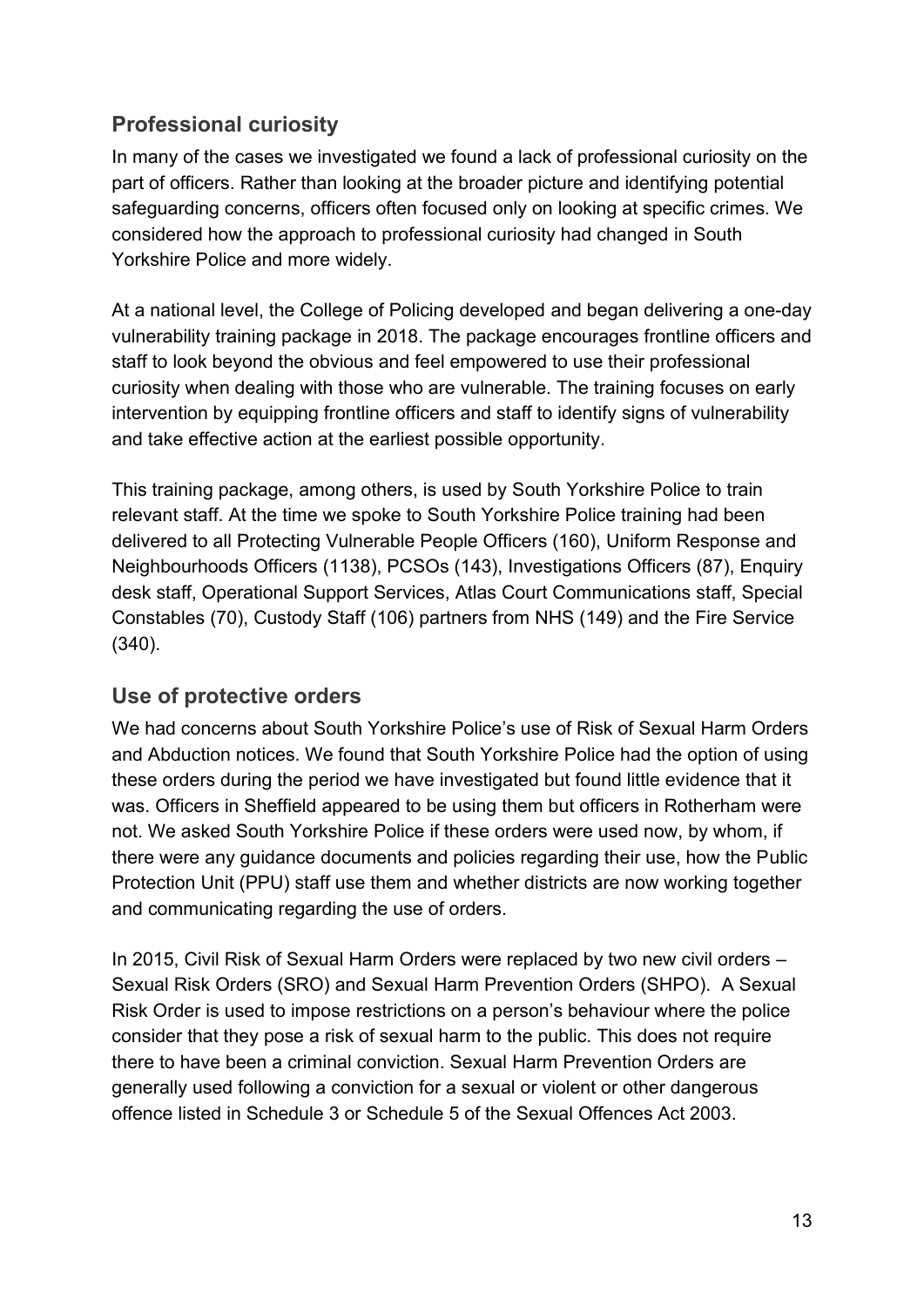South Yorkshire Police told us its primary aim would be to secure a criminal conviction and Sexual Harm Prevention Order so there is a larger number of these than Sexual Risk Orders. It advised it is now a routine consideration for investigators within the Protecting Vulnerable People teams to apply for a SHPO as part of a criminal prosecution for relevant offences.

While there is no force policy on the use of SHPOs, South Yorkshire Police told us how it promotes its use through staff development. This includes a training session aimed at all Protecting Vulnerable People investigators including details on how and when to apply for an order, effective SHPO conditions and case studies to demonstrate best practice. The use of SHPOs is measured in force through the senior leadership group and forms part of the performance framework which is currently under development.

South Yorkshire Police also told us how it uses Child Abduction Warning Notices (CAWN) as a safeguarding tool. It advised that between April 2015 and March 2020 a total of 588 CAWNs were issued across the force area. A review and audit of the use of CAWNs was carried out by the Protecting Vulnerable People Performance and Governance team in 2020 which prompted revision of a force procedural instruction. South Yorkshire Police is currently developing training for frontline officers and staff to highlight these revisions.

The College of Policing has [Authorised Professional Practice](https://www.app.college.police.uk/app-content/major-investigation-and-public-protection/managing-sexual-offenders-and-violent-offenders/court-orders-and-notices/?highlight=cawn?s=cawn) which provides guidance on SHPOs, SROs and CAWNs.

The Home Office also provides [statutory guidance on Part 2 of the Sexual Offences](https://assets.publishing.service.gov.uk/government/uploads/system/uploads/attachment_data/file/755142/11.18guidanceonpart2ofthesexualoffencesact2003.pdf)  [Act 2003](https://assets.publishing.service.gov.uk/government/uploads/system/uploads/attachment_data/file/755142/11.18guidanceonpart2ofthesexualoffencesact2003.pdf) which includes a chapter on civil orders. This covers both SHPOs and SROs and includes what the orders are, applying for them, specific information about gangs, interim orders, the role of the CPS, time limits, procedure in court, legal aid, reporting restrictions and various other topics. When making an application for a SHPO or SRO, officers are obliged to have regard to this guidance.

#### **Earlier identification of children at risk of or victims of child sexual exploitation**

Early identification of children who are at risk of or victims of child sexual exploitation can enable appropriate support to be put in place and for them to be diverted from committing offences themselves rather than being criminalised. We considered whether to make a learning recommendation to address this alongside our recommendation about a review of the statutory framework surrounding offences committed while a child is being exploited.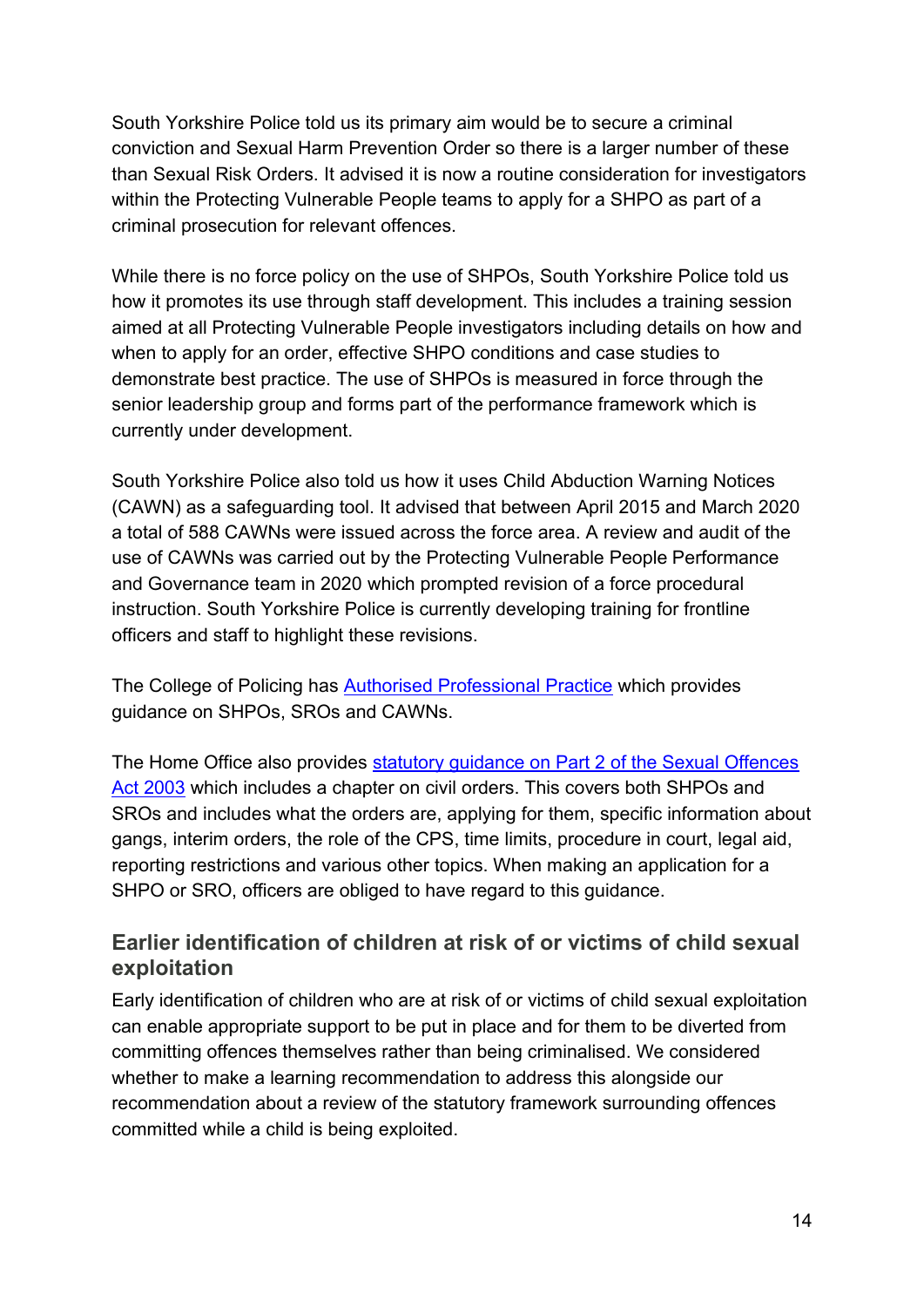As part of our consideration we consulted with a range of bodies and looked at the work and initiatives that are already ongoing that may contribute to this.

In January 2021 the Government published the [Tackling Child Sexual Abuse](https://www.gov.uk/government/publications/tackling-child-sexual-abuse-strategy)  [Strategy.](https://www.gov.uk/government/publications/tackling-child-sexual-abuse-strategy) This sets out a whole-system response to all forms of child sexual abuse. It sets out measures for early intervention and prevention, including equipping frontline safeguarding partners with the tools and training to identify CSA, and raising awareness through communications and engagement with parents.

The £13.2 million Trusted Relationships Fund is currently funding 11 local authorityled projects across England working with children and young people, aged 10-17, who have been identified locally as at risk of child sexual exploitation or abuse, child criminal exploitation and peer on peer abuse. The work is aimed at building resilience to harm through fostering health, trusting relationships with responsible adults. It also aims to improve understanding emerging local threats and reduce victimisation of children at risk of exploitation. Evaluation of this will add to the evidence base on what works to protect children and young people from abuse and exploitation and feed into future policy making.

The Home Office is funding a prevention programme, delivered by the Children's Society which works with a range of partners across England and Wales to tackle and prevent CSA, CCE and Modern Slavery Human Trafficking. This involves work at a local and regional level to combat exploitation and deliver tailored interventions, based on police intelligence, to improve collaboration in prevention of exploitation, help identify hot spot locations, priority areas and specific threats in each region. It has helped increase professional understanding of exploitation, leading to increased victim identification and is seeing a shift in local areas responding contextually, holistically, and more proactively to extra-familial threats.

In addition to this, work has been carried out within policing to increase the likelihood of early identification and intervention of those at risk or victims of child sexual exploitation. This includes improved guidance and training as referenced elsewhere in this report and the police-led Vulnerability Knowledge and Practice Programme (VKPP) to improve the strategic policing responses to vulnerability at a local and national level, leading to longer term reductions in threat, harm and risk in all vulnerability threat areas.

#### **Case ownership and supervision**

In some of our investigations we found there was a lack of supervision. It was unclear who was responsible for the police investigations, the allocated actions and finalisation of the investigation. We asked South Yorkshire Police how it ensures it is clear who is responsible for a case and any other allocated actions and roles. We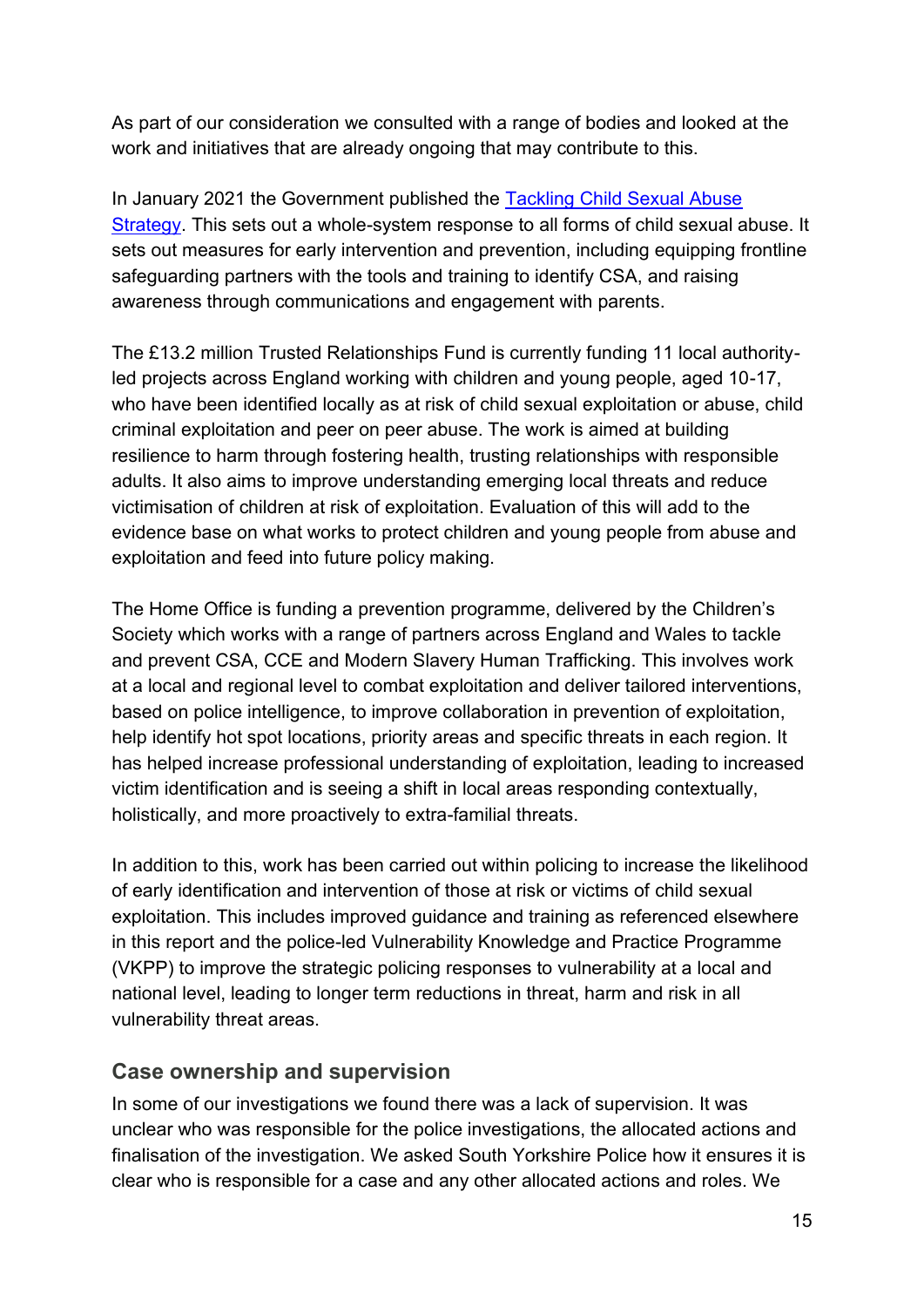also asked how investigation plans are developed, how line management review cases and what checks are made before a case is finalised.

South Yorkshire Police told us a supervisor (detective sergeant rank) will allocate investigations to individual officers and investigators. The allocated officer is recorded on the Connect computer system and clearly shown on the first page of an investigation report.

A bespoke investigation plan is completed on the Connect system. Cases are reviewed every 28 days by the supervisor and this is documented. These reviews include consideration of both lines of enquiry and welfare.

The supervisor goes through the investigation plan with the allocated officer and looks at what they still need to do. An inspector rank will review any active cases that are over four months old, documenting the progress of the investigation and any outstanding lines of enquiry.

When an investigation is finished, South Yorkshire Police advised a closure report is completed by the allocated officer detailing the action taken against each point of the investigation plan. These closure reports are then reviewed by the supervisor. Dip sampling of cases is carried out to monitor quality.

In 2020 the College of Policing consulted on guidelines for supervisors. These will provide guidance on how to effectively support people across all levels of policing, staff and volunteers. The IOPC provided feedback as part of this consultation based on what we have seen in Operation Linden investigations and other areas of our work.

#### **Multi-agency working**

Information about concerns was shared in multi-agency meetings but social workers were often left frustrated at the lack of direction and action from South Yorkshire Police. Roles and relationships between different agencies were not always clear.

We considered various aspects of multi-agency working and whether any recommendations may be beneficial including structural aspects, more collaborative leadership and collective problem solving to address these issues. We asked South Yorkshire Police how it now works with partner agencies to safeguard children.

South Yorkshire Police told us it has Local Referral Units (LRUs) in each of its four districts. The officers and police staff who form the LRU are co-located with partner agencies within the four Multi Agency Safeguarding Hubs (MASH), one in each local authority area, which operate in accordance with the [Working together to safeguard](https://assets.publishing.service.gov.uk/government/uploads/system/uploads/attachment_data/file/942454/Working_together_to_safeguard_children_inter_agency_guidance.pdf)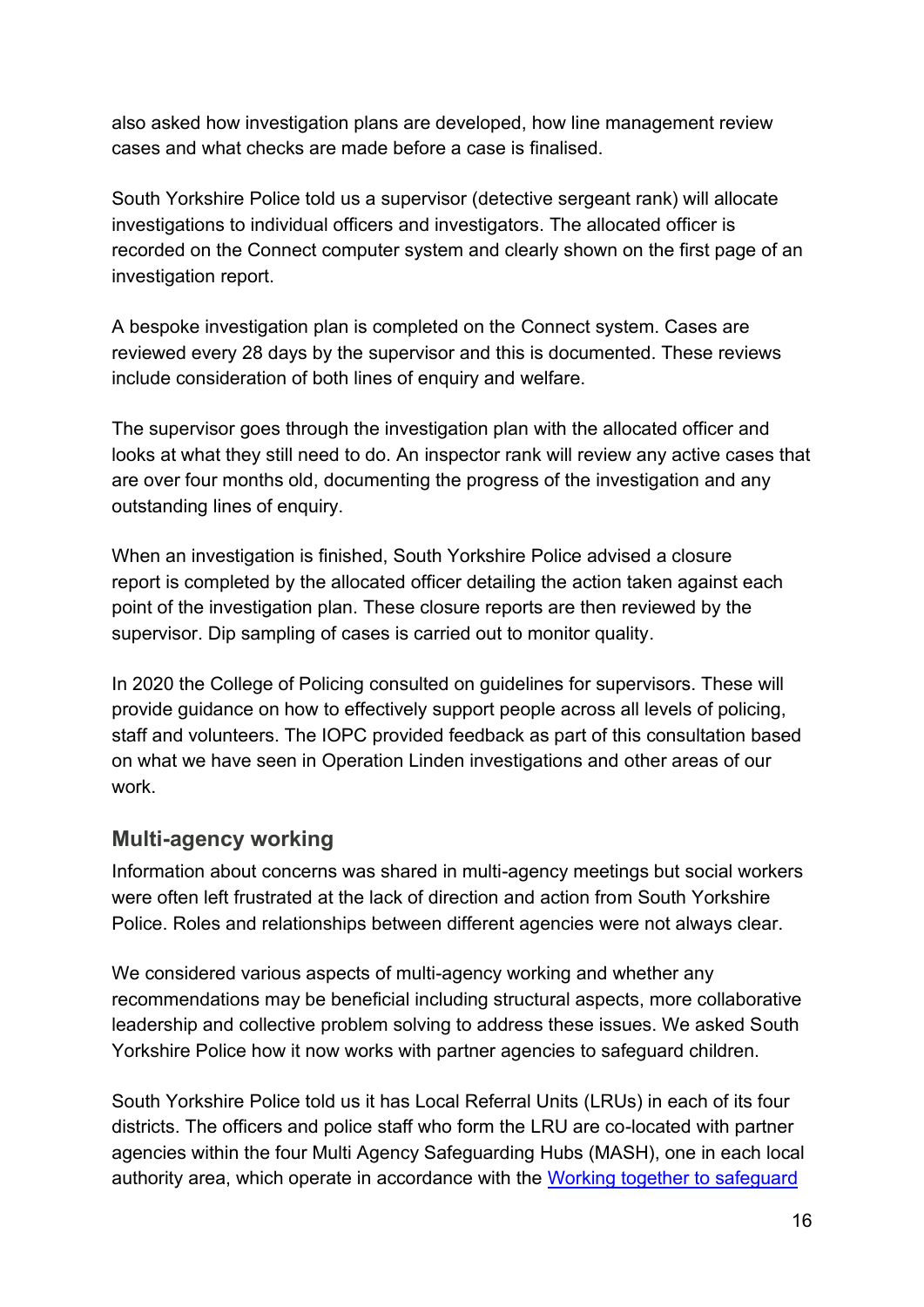[children statutory guidance.](https://assets.publishing.service.gov.uk/government/uploads/system/uploads/attachment_data/file/942454/Working_together_to_safeguard_children_inter_agency_guidance.pdf) Each local authority also has individual arrangements to reflect local need and demand.

South Yorkshire Police advised the LRUs receive and research all reports of concern for children and share information with statutory partners. This shared information is used to make a joint risk and safety planning assessment. If it is believed that a child is or may be at risk of significant harm, a strategy meeting will be convened with the required core partners and any other persons able to share relevant information or assist in addressing identified risks. They also said that South Yorkshire Police should encourage its partners to submit intelligence on an ongoing basis and not wait until the next multi-agency meeting.

From the feedback provided by South Yorkshire Police, all partners agree that the hubs are working extremely well. They have facilitated timely and detailed information sharing, enhanced shared assessment of risk and much broader safety planning to protect children.

An Ofsted [focused visit to Rotherham children's services](https://files.ofsted.gov.uk/v1/file/50157487) in October 2020 found that "*Effective multi-agency working in the multi-agency safeguarding hub (MASH) and the wider partnership means that children and families receive an appropriate service to identified need*" and that "*Management direction and decision-making in the MASH are timely, appropriate and, in most cases, clearly recorded.*"

Reports of Ofsted to visits to [Sheffield](https://files.ofsted.gov.uk/v1/file/50103320) (2019) and [Barnsley](https://files.ofsted.gov.uk/v1/file/50038886) (2018) contain similarly positive comments. The report in relation to [Doncaster](https://files.ofsted.gov.uk/v1/file/50161792) (2020) said that the response to contacts and referrals was not yet consistently timely but that partnerships are developing and this is contributing to improved information sharing and consideration of thresholds.

South Yorkshire Police also advised its child sexual exploitation officer has developed strong links with all four local authority areas across South Yorkshire and encouraged partner agencies, business and local communities across the region to identify and act upon the signs of child exploitation. This has included work with Barnardo's and Fearless<sup>40</sup> and raising awareness in hotspot communities across South Yorkshire.

#### **Training and involving other agencies in training**

Many officers told us they had no knowledge or understanding of child sexual exploitation at the time of the events we investigated, and they were not informed in briefings about issues in the area.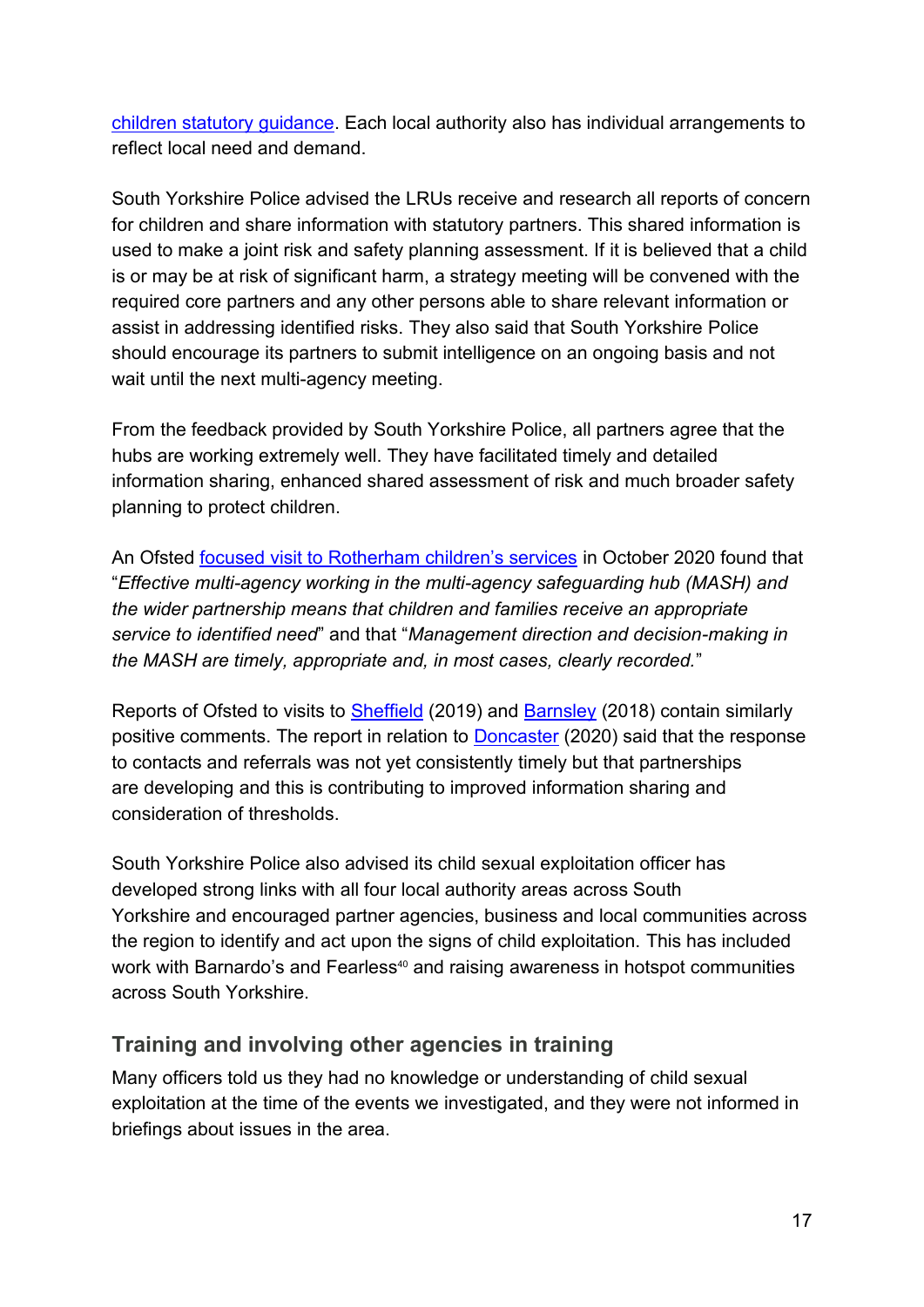We asked South Yorkshire Police what improvements in training it had made since 2013, including training jointly with other agencies. They detailed various training programmes that have taken place in relation to child sexual exploitation and child sexual abuse.

Detectives working in child protection must attend the accredited Specialist Child Abuse Investigator Course (SCAIDP) to be an accredited child abuse investigator. SCAIDP is jointly trained with police officers and social workers to reflect real life where they would be working together.

The College of Policing [Authorised Professional Practice \(APP\) on Major](https://www.app.college.police.uk/app-content/major-investigation-and-public-protection/child-abuse/police-response/staffing/#training-and-development)  [Investigation and Public Protection](https://www.app.college.police.uk/app-content/major-investigation-and-public-protection/child-abuse/police-response/staffing/#training-and-development) sets out expectations for training in relation to investigating child abuse and safeguarding children.

The child sexual exploitation training delivered by South Yorkshire Police was developed with the College of Policing and Barnardo's and incorporated the learning points from the Jay report. Joint training has been carried out with an academic from Sheffield University which helped with looking at how complex models of child sexual exploitation were. The training included the different routes and pathways of child sexual exploitation and some of the situations young people might find themselves in where they are entrenched in the exploitation, unable to get themselves out and unable to tell anyone.

South Yorkshire Police is working on joint training with children and adult services around exploitation, trafficking and modern slavery. It has worked with local councils, the National Police Chiefs' Council and other police forces to identify and share good practice. They also told us they are delivering joint training to vulnerable people, children and organisations to educate others about child sexual exploitation.

#### **Record keeping**

Our investigations saw issues where previous versions of South Yorkshire Police operational policing policies, job descriptions or other documents were no longer available and hampered us from looking at the procedures and standards expected of officers and staff at the time.

We were also unable to review older records such as the operational intelligence system and missing persons records as they had been deleted. We asked South Yorkshire Police several questions about record keeping including how it stores previous versions of documents, how long for and how people know which is the current version of a policy.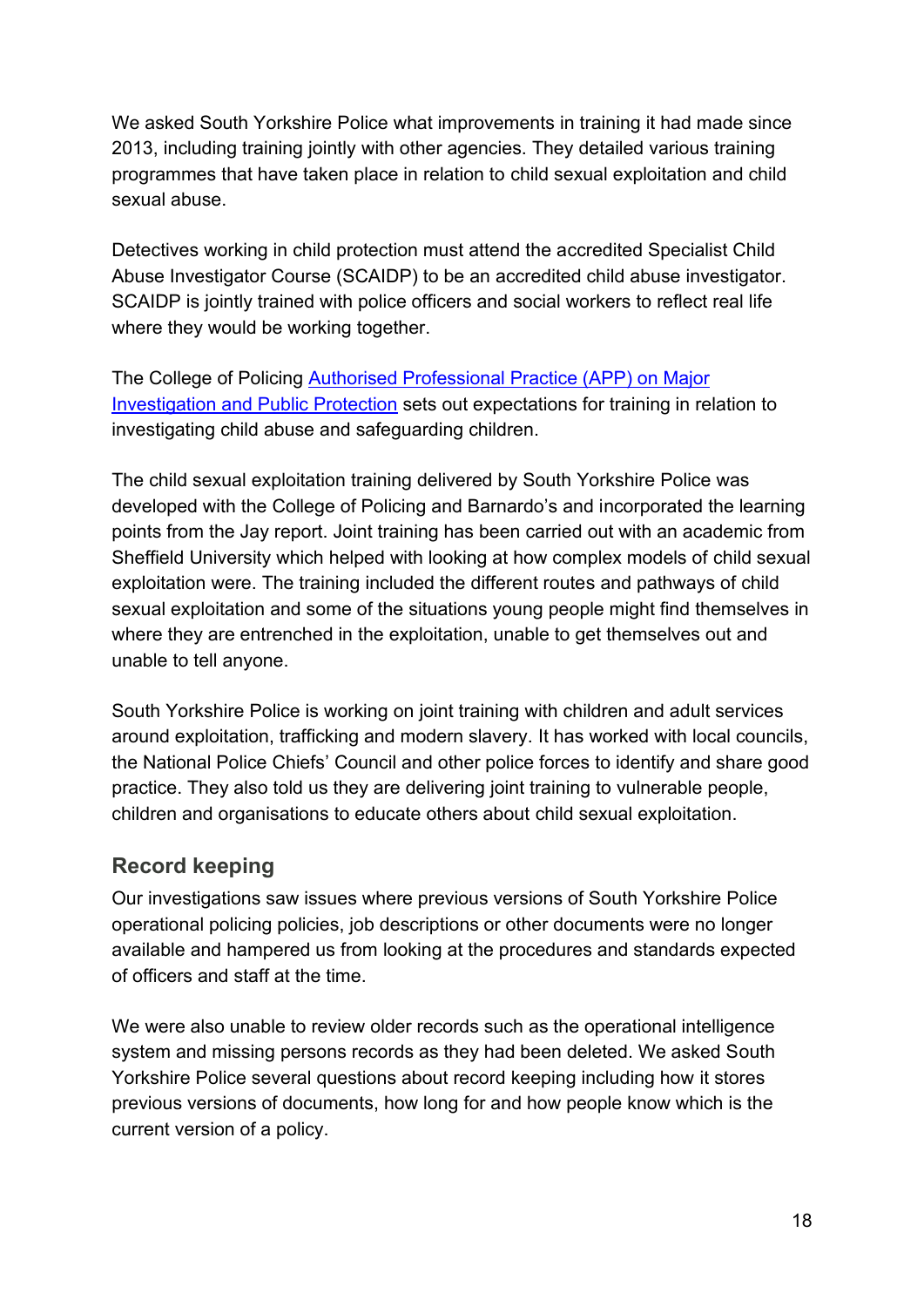South Yorkshire Police advised it has a policy which is compliant with the National Police Chiefs' Council (NPCC), National Guidance on the Minimum Standards for the Retention and Disposal of Police Records which directs that policies should be kept for 10 years. It told us that previous versions of policy documents are now archived in a central drive with access restricted to members of the policy team.

All policies and procedures are published on the force intranet and only the current version of the document can be accessed. Each time an amendment is made, the system automatically saves the previous version of the document in full. Each document has a date stamp at the bottom of the page which also details who made the amendment.

South Yorkshire Police created a Chief Information Officer role in May 2018. This role is responsible for Management of Police Information (MoPI), data quality, legacy data systems and decommissioning, creating and updating policy on retention and disposal of paperwork, property and electronic data in line with the NPCC National Retention Schedule. The Chief Information Officer is also responsible for creating and building a force archive to store paperwork and property which the force is under a legal duty to retain.

As well as the NPCC documents mentioned above, the College of Policing has published Authorised Professional Practice on the Management of Police **Information** 

We also reviewed HMICFRS inspections of South Yorkshire Police over the last five years. Record keeping was not noted as an issue.

#### **Tracing individual officers**

In one of the cases we investigated, the complainant did not know the name of the traffic officer who had stopped the car she was in with a child sexual exploitation perpetrator but described them as Asian. We were unable to identify the officer because records from the time could not be searched by officers' department or ethnicity. South Yorkshire Police has told us that its systems do now allow for HR systems to be searched by individual characteristics, such as age, rank, location/department and ethnicity. More steps could be taken to identify officers if a complainant was only able to provide limited information.

#### **Authorised Professional Practice**

We considered whether any of the issues arising from Operation Linden investigations would require amendments to Authorised Professional Practice (APP).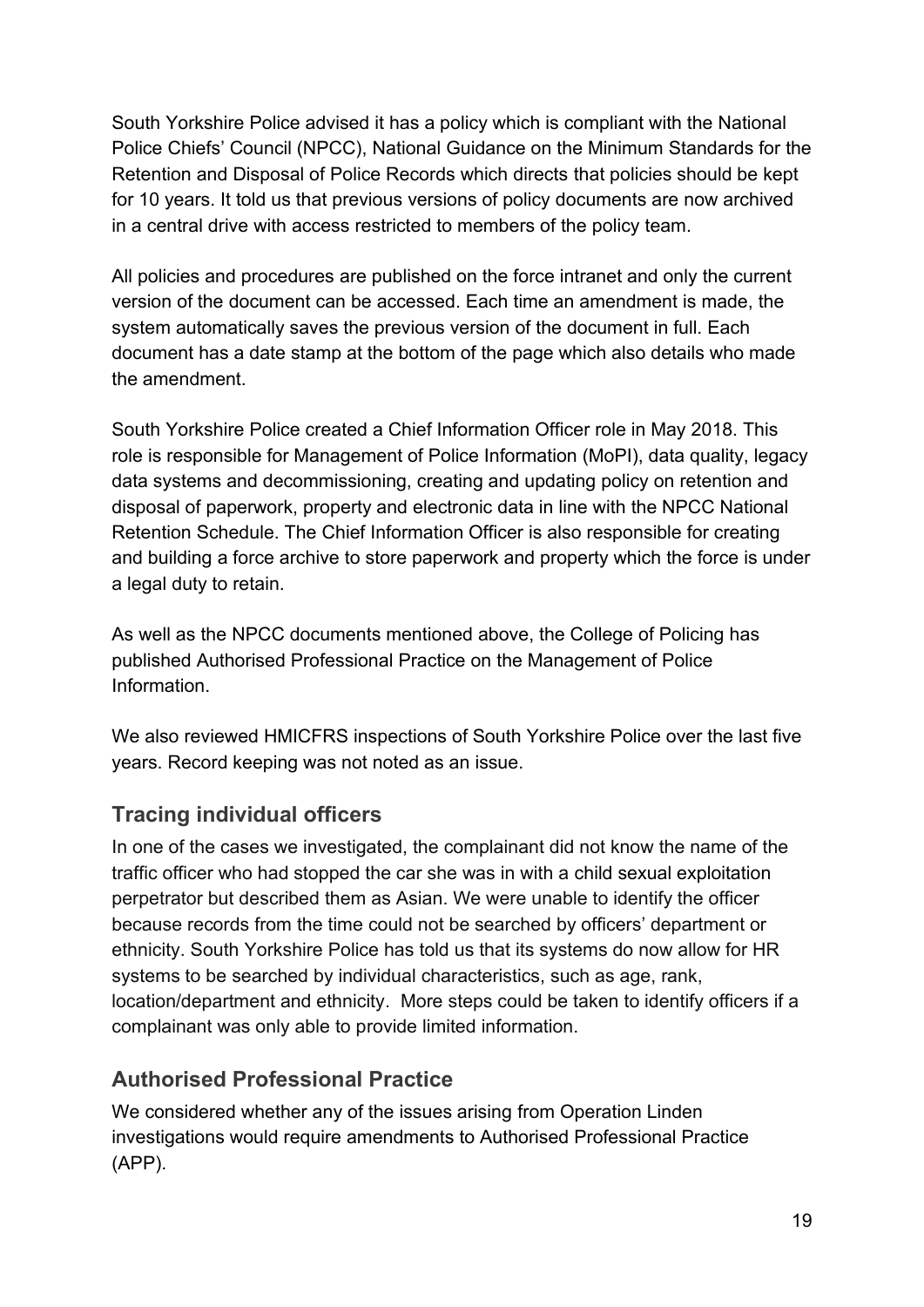APP is guidance authorised by the College of Policing as the official source of professional practice on policing. Police officers and staff are expected to have regard to APP in discharging their responsibilities unless there is a clear rationale for deviating from it.

APP is subject to regular review by the College of Policing either on a scheduled basis or as required. At the time of writing, the APP on child sexual exploitation was last updated in January 2020 and the broader major investigation and public protection APP within which it sits was last updated in March 2021.

We did not identify any areas that required updates to APP.